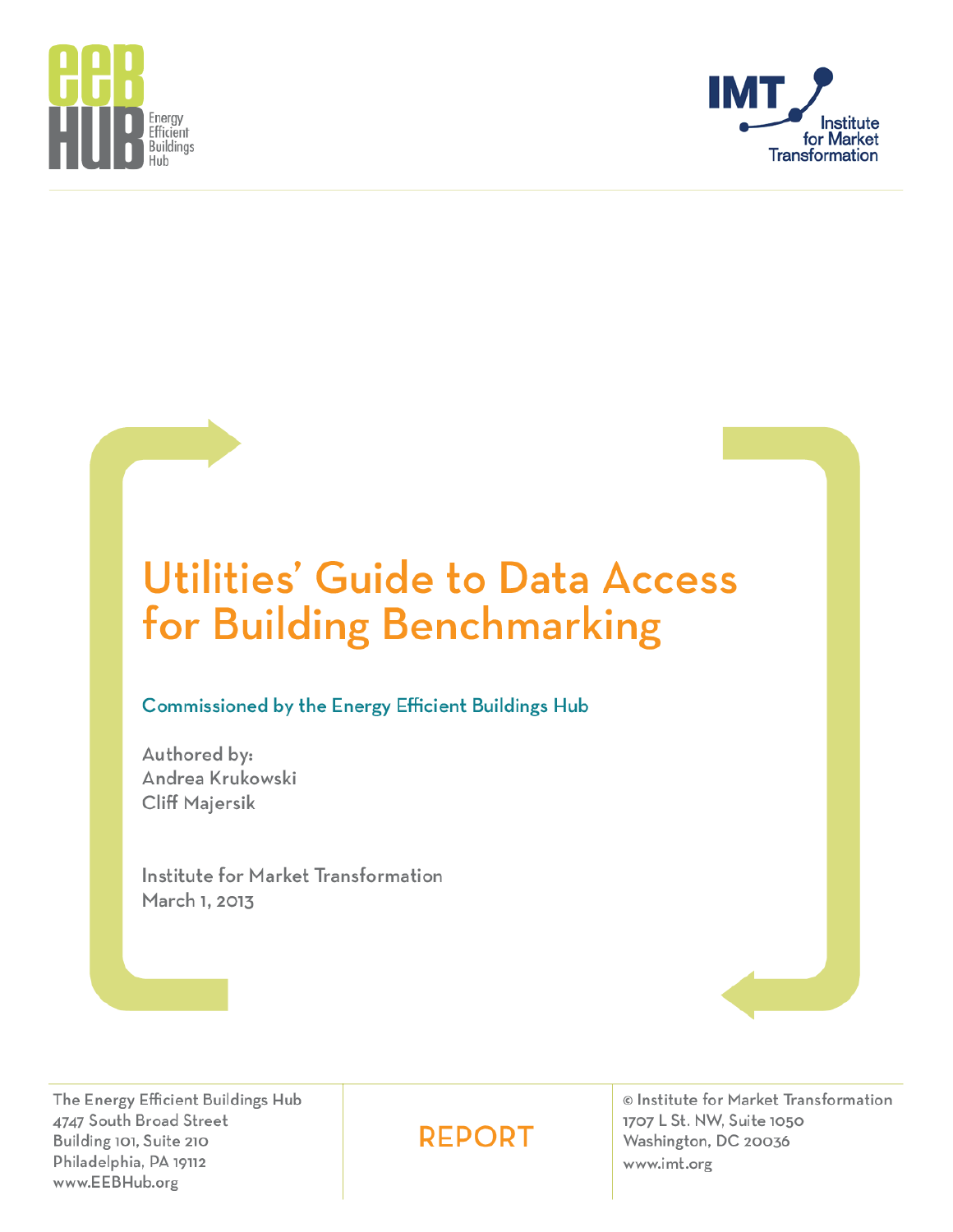# **Table of Contents**

| 1.                                                                      |  |
|-------------------------------------------------------------------------|--|
|                                                                         |  |
| 1.2                                                                     |  |
| 2.                                                                      |  |
|                                                                         |  |
| 2.2                                                                     |  |
| 2.3                                                                     |  |
| 3.                                                                      |  |
|                                                                         |  |
| 3.2                                                                     |  |
| 4.                                                                      |  |
|                                                                         |  |
|                                                                         |  |
|                                                                         |  |
| 5.                                                                      |  |
|                                                                         |  |
|                                                                         |  |
| 5.3 Integration and Coordination with Existing Policies and Systems  19 |  |
|                                                                         |  |
|                                                                         |  |
| 6.                                                                      |  |
|                                                                         |  |
|                                                                         |  |
|                                                                         |  |
|                                                                         |  |
|                                                                         |  |
|                                                                         |  |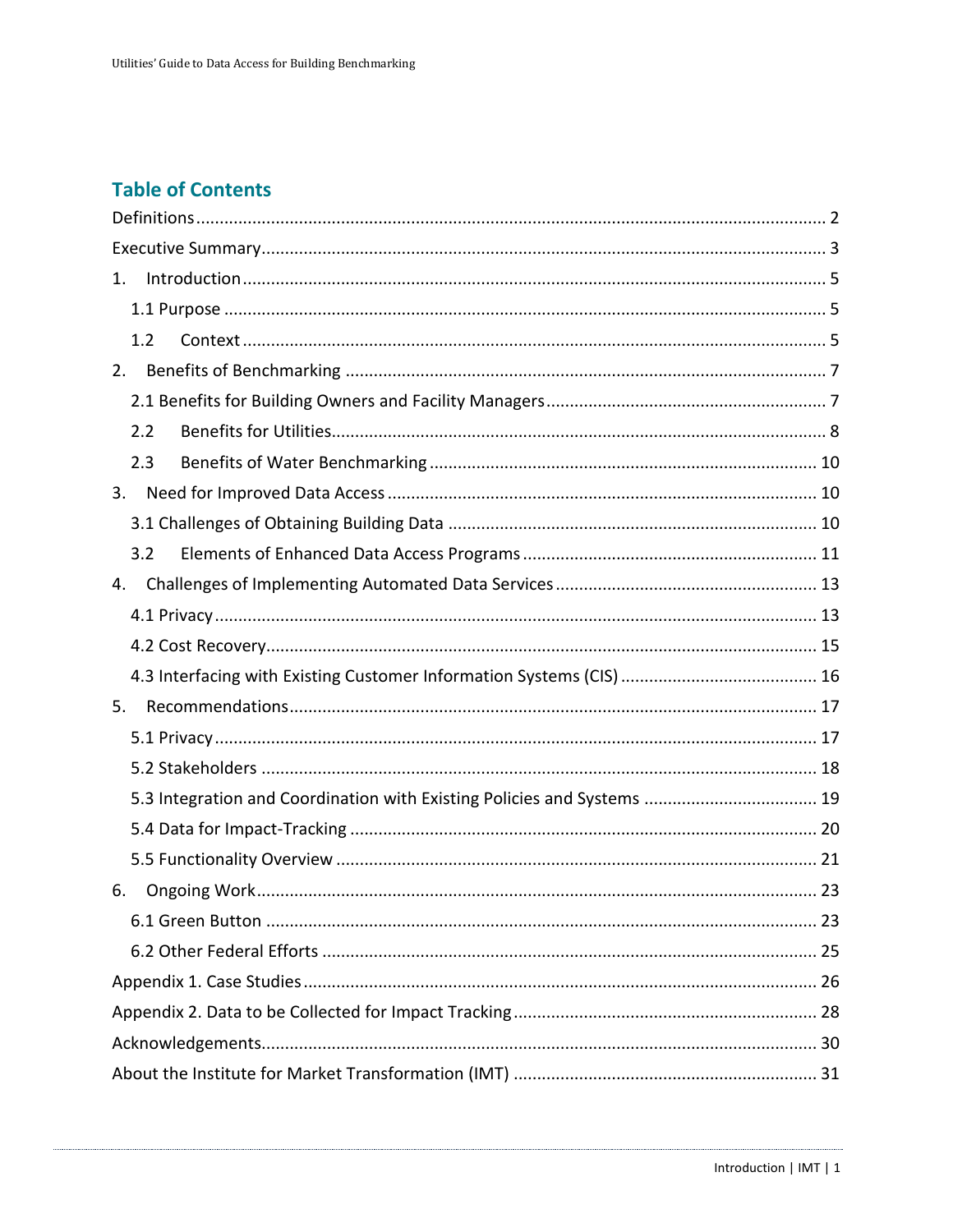# <span id="page-2-0"></span>**Definitions**

Benchmarking: in the context of buildings, benchmarking is the act of measuring the energy performance (or water consumption) of a building, so that its energy performance can be compared over time, to a norm, or to a group of peers.

ENERGY STAR Portfolio Manager: interactive energy management tool that allows a user to track energy and water consumption for a building. After entering a building's total energy usage for 12 consecutive months, the tool generates the building's energy intensity. Many types of facilities can also receive a score on a scale of 1 to 100 that rates the energy performance of the building compared to similar buildings nationwide.

Portfolio Manager Data Exchange: A free web service designed so third-party energy service companies, like utilities, can securely provide energy and building data from their systems to Portfolio Manager. Portfolio Manager Data Exchange was previously known as Automated Benchmarking System (ABS).

Whole-building, aggregated data: total energy consumption data for an entire building obtained by summing up the energy usage data measured by tenant meters.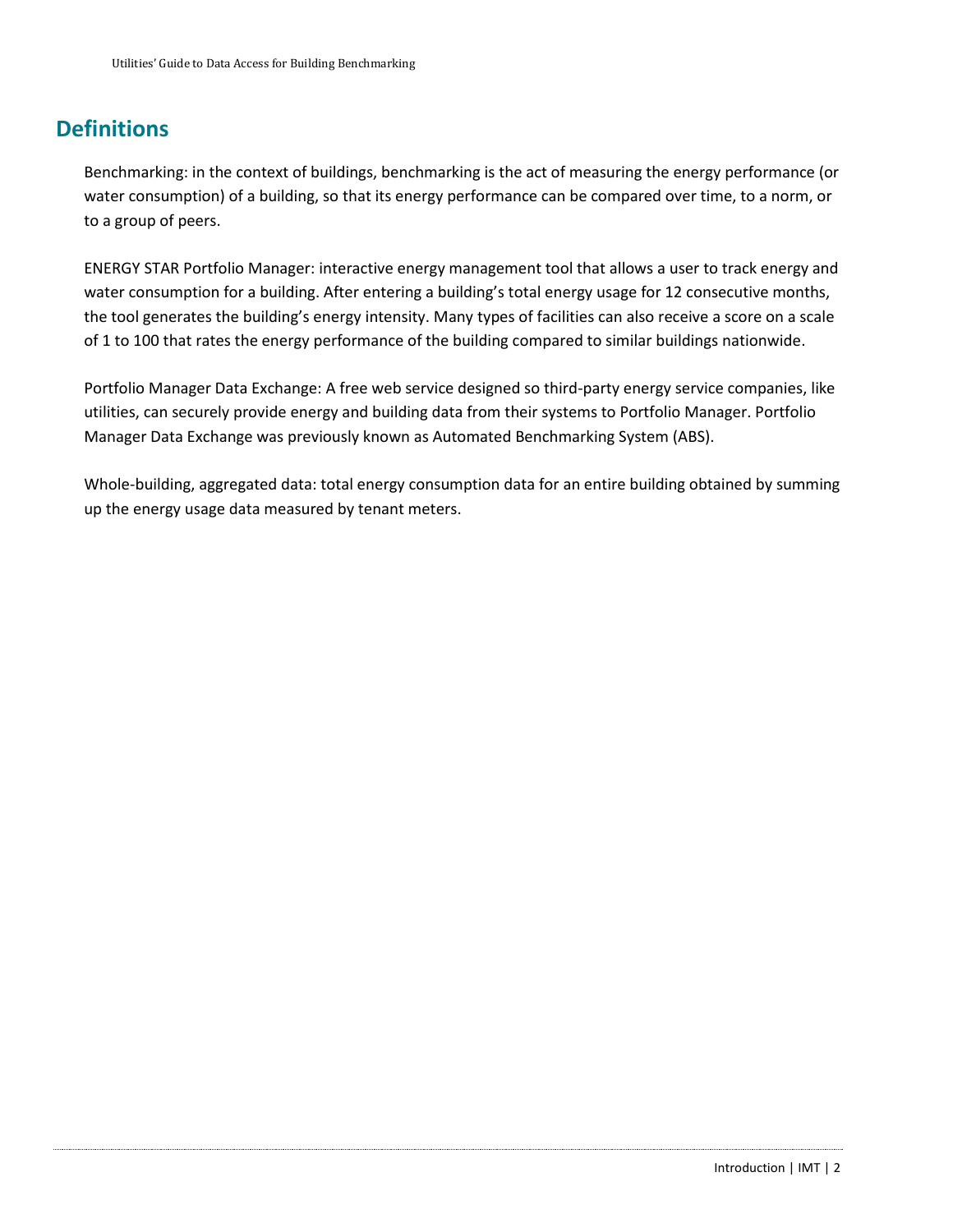# <span id="page-3-0"></span>**Executive Summary**

In July 2012, the Energy Efficient Buildings Hub and the Pennsylvania Public Utilities Commission jointly convened the Regional Data Management Working Group to examine utility efforts to provide building operators with better access to energy consumption data for their buildings. The Working Group held a series of meetings in 2012 and 2013 to explore the benefits and challenges of implementing data accessibility programs, with a focus on Pennsylvania and the surrounding region. The Working Group was comprised of local utilities, utility regulators, building owners and experts from the real estate, academic, and energy efficiency fields.

A product of the Working Group, this report identifies best practices for utilities to provide building operators with automated access to whole-building energy consumption data, while maintaining appropriate confidentiality protections on customer data. The report provides an introduction to data accessibility issues and an assessment of the challenges and opportunities for utilities, regulators, and real estate practitioners in implementing data accessibility practices. It also presents case studies of utilities that have implemented such practices.

The Working Group examined the role of utilities in two related data accessibility issues: the ability of building owners and operators to access tenant energy consumption data in order to measure and evaluate overall building energy performance (a process known as benchmarking), and the automated transfer of that data from the utility directly into benchmarking tools.

Several data points are typically needed to conduct benchmarking, including energy consumption data for the entire building. Many building owners cannot access consumption data for all the utility meters within their building without the consent of individual tenants, preventing them from benchmarking and limiting their ability to evaluate energy efficiency opportunities and make energy improvements. Unfortunately, due to a mix of technical, institutional, and privacy issues, most utilities have not yet developed processes to assist building owners and operators in accessing this information.

Over the past few years, several utilities have developed programs to overcome those issues and provide building owners and operators with convenient access to the energy consumption data they need to benchmark. Drawing from the experiences of these utilities and members of the Working Group, the key conclusions and recommendations in the report are described below:

- **Interest in data accessibility practices is likely to continue to increase among utilities, regulators, building owners, and the public.** Several utilities have adopted data accessibility practices, and more are considering programs. This trend is being driven by benchmarking and disclosure laws, now on the books in seven cities in the U.S., as well as by sharply increasing rates of voluntary benchmarking by building owners.
- **Data access programs have significant potential to deliver benefits to utilities.** Recent studies and experiences of utilities have shown that data access programs engage utility customers and drive them to other energy efficiency initiatives, improving utilities' ability to achieve mandated energy efficiency goals, enhance reliability, and hold down costs for ratepayers. They also help utilities evaluate and target energy efficiency programs and provide exceptional customer service.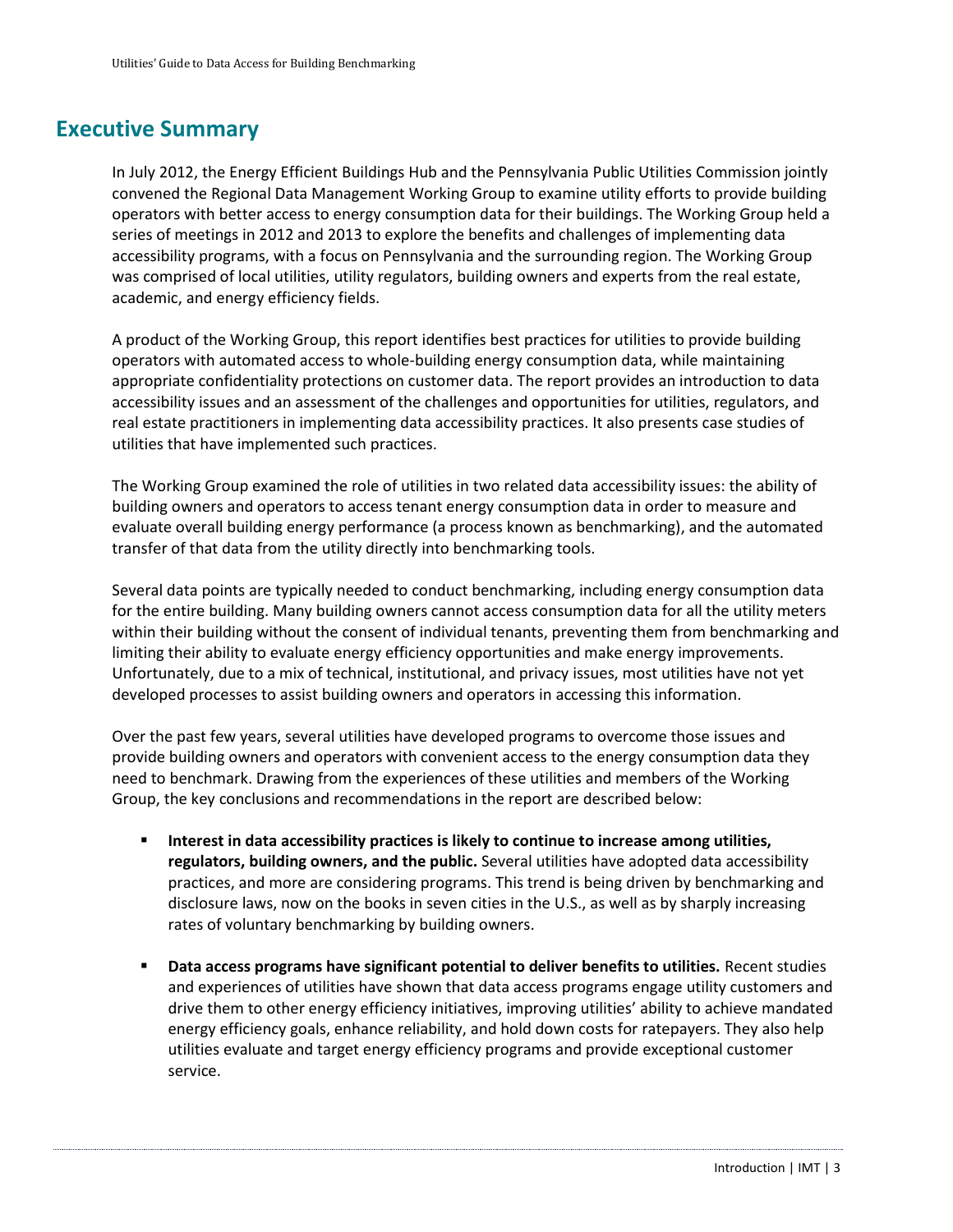- **Utilities can provide tenant data to building owners by aggregating and anonymizing the data.** Building owners of separately metered buildings often do not have access to tenant or wholebuilding energy data in part due to privacy concerns. To overcome this barrier, utilities can provide monthly aggregated data, a lump sum of the energy consumption data for all accounts in a building. To safeguard tenant privacy, utilities provide aggregated data for buildings in which there are more than a set number of utility accounts. There is no consistency among utilities on an appropriate account threshold that guarantees privacy, and utilities are still grappling with how best to ensure privacy and data security. It is critical for utilities and regulators to work together on these privacy issues, and for public utility commissions to offer guidance.
- **Automating the data transfer will ease the process for utilities and customers.** A system that inputs energy consumption data into a benchmarking tool in an automated fashion is userfriendly, reduces utility labor in the long-term, and decreases benchmarking errors. Utilities should aim to automate as much of the data retrieval, entry, and request process as possible to ensure a customer-friendly "set it and forget it" system.
- **Still challenges to overcome.** Though utilities around the country have successfully implemented automated data access programs, challenges still need to be addressed. Utilities and regulators have not yet devised a method to attribute savings to benchmarking and, though recent studies indicate the benefits of these programs for utilities, the value proposition and verification methods need to be clarified. Utilities and regulators are still contending with privacy issues. Data aggregation and sharing systems also present technical issues: utilities typically do not have meters reliably mapped to buildings, and it can be difficult to extract information from legacy billing and customer information systems.
- **Innovative solutions should be explored.** Improving data access has great potential for energy savings. Collaboration among utilities, stakeholders, and regulators is critical to design a customer-friendly system that allows a user to benchmark easily and then get further engaged in utility energy efficiency programs to capture greater energy savings. Utilities should investigate working with regional peer utilities to offer users one portal for all types of energy and water used in a building. Utilities should also consider how data from an automated data system could be used internally to better target and focus other energy efficiency initiatives.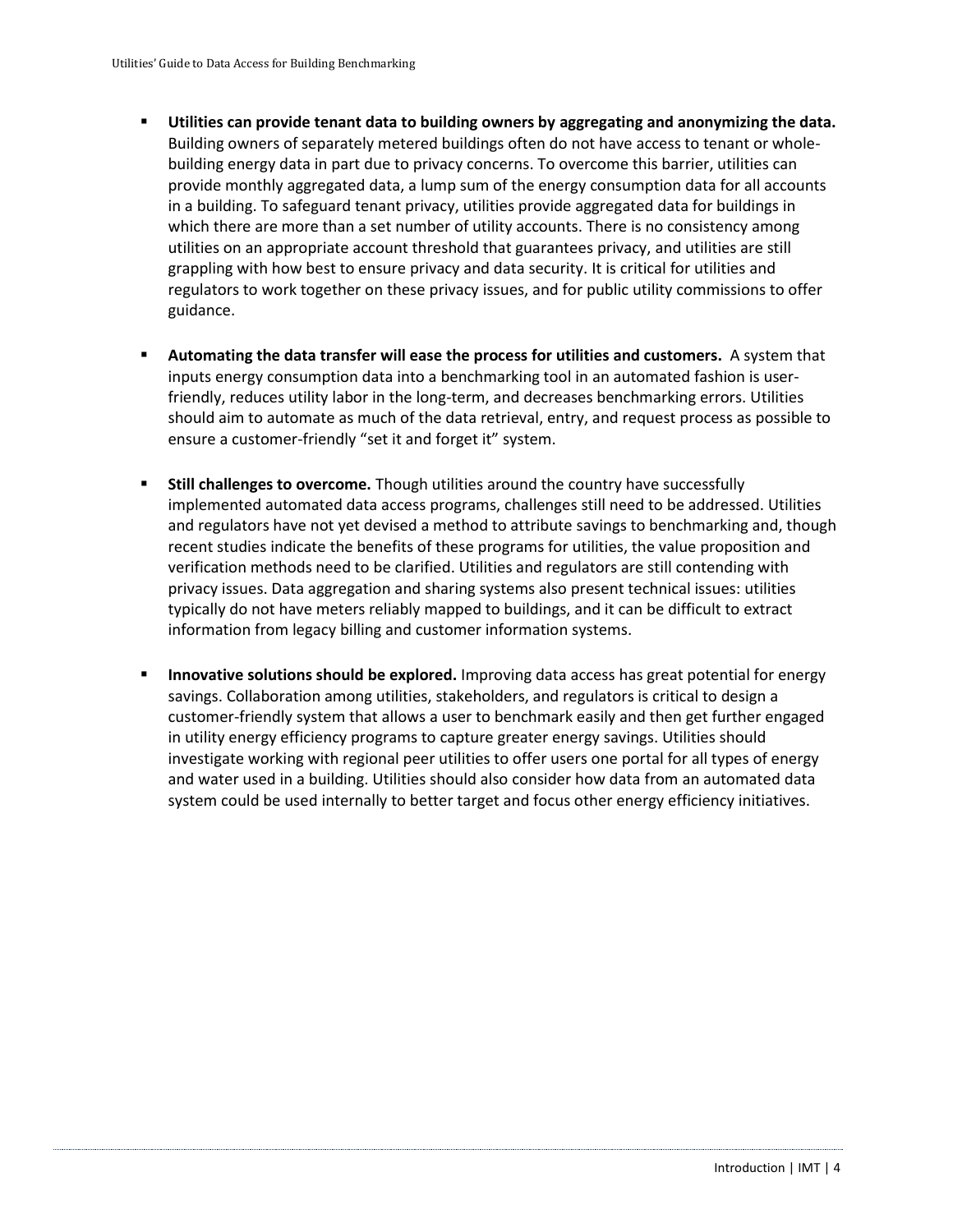# <span id="page-5-0"></span>**1. Introduction**

## <span id="page-5-1"></span>**1.1 Purpose**

In June 2012, Philadelphia became the sixth city in the U.S. to pass a policy requiring the benchmarking and disclosure of the energy performance of large commercial buildings. In July, the Department of Energy (DOE) Energy Efficient Buildings Hub (EEB Hub) and the Pennsylvania Public Utility Commission (PA PUC) convened the Regional Data Management Working Group, which comprises policymakers, building owners, utility representatives, utility regulators, federal agencies, and nonprofits, to provide a forum for local utilities, regulators, and stakeholders to discuss enhanced data access programs. PECO, which serves the Philadelphia area with electricity and natural gas, has since moved forward on development of an automated data exchange program for the purpose of benchmarking.

This paper provides recommendations for utilities on how to provide building owners and customers with improved data access for benchmarking. The recommendations, applicable for utilities in the Mid-Atlantic region and nationally, rest on the recognition that ENERGY STAR Portfolio Manager is the tool most often stipulated in mandates and is the benchmarking tool most widely used by building owners and operators. This paper also makes the case for the benefits of benchmarking for both building owners and utilities, details the challenges of developing enhanced data access programs, and presents case studies.

## <span id="page-5-2"></span>**1.2 Context**

 $\overline{a}$ 

## 1.2.1 Philadelphia

Philadelphia passed its rating and disclosure mandate for commercial buildings over 50,000 square feet in June 2012. Several months prior, the EEB Hub and the City jointly opened discussions with PECO, the largest electric and natural gas utility in Pennsylvania with approximately 1.6 million electric customers and 494,000 natural gas customers throughout southeastern Pennsylvania, $^1$  on how it could support compliance with the requirements. PECO's participation in the mandate's implementation was targeted early because of experiences in other cities that had already passed benchmarking legislation; prompt participation from the utility in the process was deemed critical for successful implementation and high compliance rates. With encouragement from the EEB Hub and the PA PUC Chairman Rob Powelson, PECO started deliberating whether to develop an automated data exchange system.

PECO's commercial and industrial customers can already download past consumption data electronically by entering their account number and zip code, and PECO has announced its commitment to Green Button, the White House-supported initiative that established a uniform data standard for utility data sharing with customers (see Section 6.1). Because most of Philadelphia's large buildings are mastermetered, making it unusual among large cities, providing whole-building aggregated data was not a primary concern. PECO's principal goal for a more robust system was to make it easier for customers to upload data into Portfolio Manager.

<sup>1</sup> https://www.peco.com/ABOUTUS/WHOWEARE/Pages/ServiceTerritory.aspx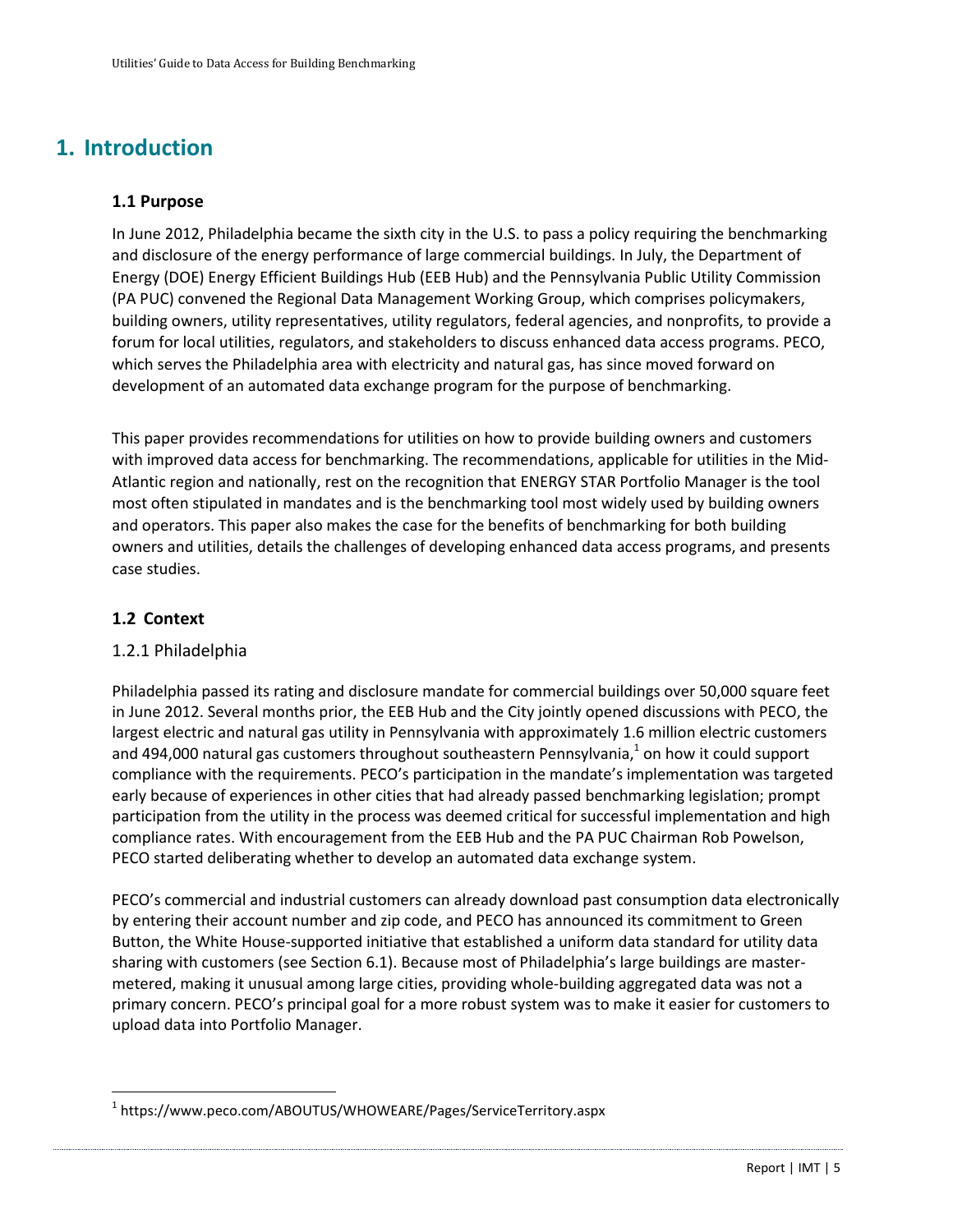After receiving technical analysis and support from the EEB Hub and the Institute from Market Transformation, PECO stated its intent to investigate developing an automated data upload system at the second Regional Utility Data Access meeting convened by the EEB Hub in October 2012 and included it within its ratepayer funded, energy efficiency portfolio, submitted to the PA PUC in November 2012. According to Pennsylvania Act 129, passed in 2008, a utility must ensure that an approved program is "financed by the same customer class that will receive the direct energy and conservation benefits."<sup>2</sup> During its consideration of the program and its funding, PECO highlighted three critical questions that stemmed from this requirement:

- Would the service benefit customers outside of Philadelphia? Would voluntary participation levels of benchmarking increase?
- What are the average energy savings a building owner sees after benchmarking?
- What is the average investment a building owner makes after benchmarking?

While hard data to answer these questions is not available, this paper discusses these questions, as well as other considerations highlighted by PECO.

1.2.2 Utility Programs Leveraging Benchmarking in the Mid-Atlantic Region

Utilities and state programs in the Mid-Atlantic Region have already incorporated benchmarking into their energy efficiency programs. Below are three examples:

- **Baltimore Gas and Electric's (BGE) Retro-commissioning Program.** To apply for the program, customers must benchmark their commercial building using either Portfolio Manager or an equivalent tool. If the project is accepted, BGE will provide incentives to cover up to 75% of the cost of the retro-commissioning project, with a cap of  $$15,000.<sup>3</sup>$
- **PPL Electric Corp's PPL Electric Utilities School Energy Achievement Program.** PPL Electric Utilities, which serves eastern and central Pennsylvania, benchmarks school buildings and evaluates them for ENERGY STAR School award eligibility. Additionally, it offers educational support on best practices for energy management and identifies areas for energy efficiency improvements.<sup>4</sup>
- **New Jersey Clean Energy's Pay 4 Performance (P4P) Program.** P4P requires projects to benchmark in the project application phase and again 12 months after energy efficiency upgrades are implemented. The final incentive, which may be up to 25 percent of the total project cost, is not paid out unless the final benchmark verifies that the project achieved the minimum 15 percent energy reduction required to qualify for the program.<sup>5</sup>

 $2$  Pennsylvania Act 129 of 2008.

<sup>&</sup>lt;sup>3</sup>https://www.bgesmartenergy.com/business/retrocommissioning.

<sup>&</sup>lt;sup>4</sup>http://www.energystar.gov/ia/business/downloads/Directory of Energy Efficiency Programs Leveraging ENER GY\_STAR.pdf.

<sup>5</sup> http://www.njcleanenergy.com/commercial-industrial/programs/pay-performance/existing-buildings/buildingperformance-energy-star.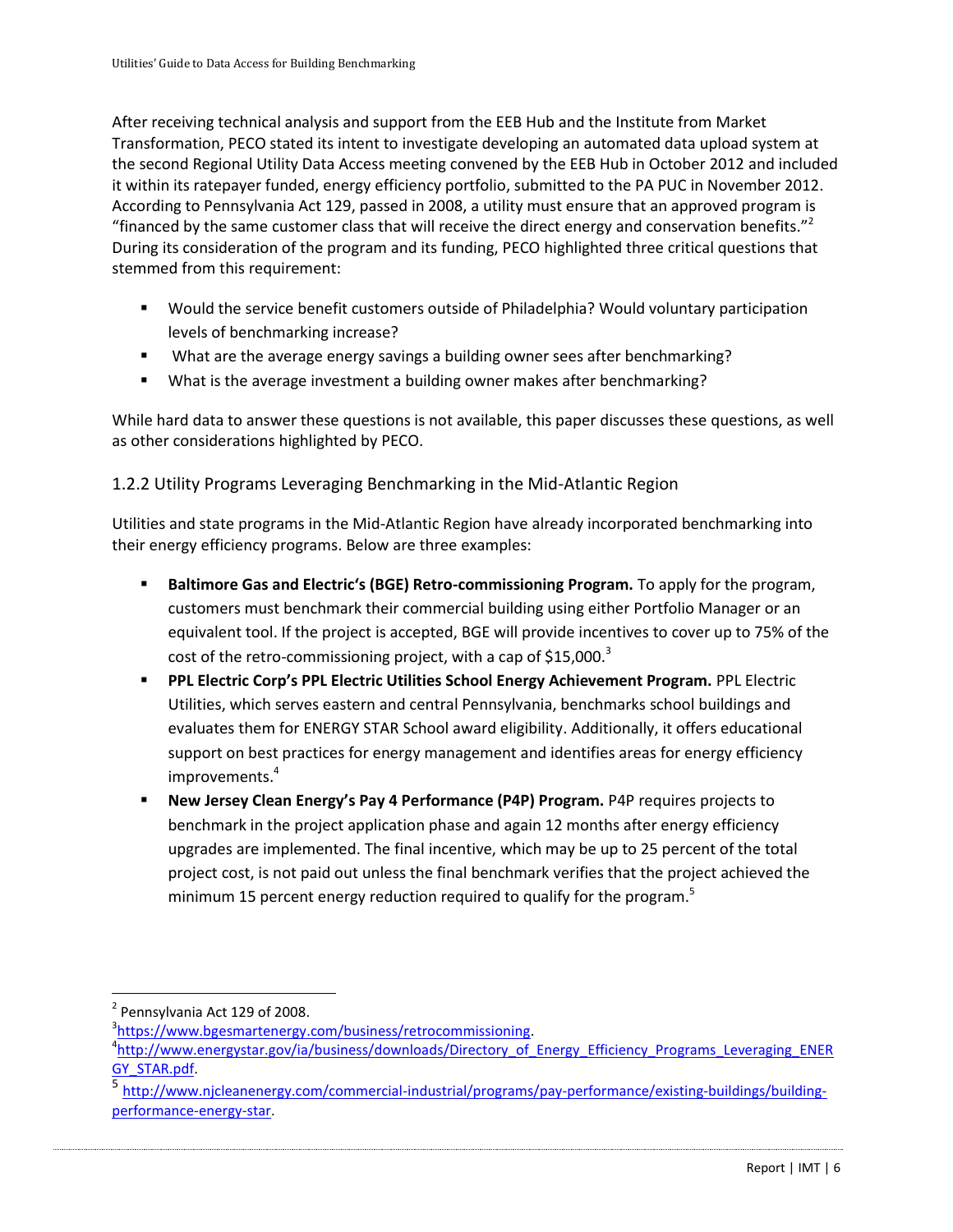These utilities have not gone so far as to develop automated data exchange services. However, these programs set a regional precedent for the value of benchmarking, and the gap between existing programs and facilitating benchmarking with automated services is not a monumental leap forward.

# <span id="page-7-0"></span>**2. Benefits of Benchmarking**

## <span id="page-7-1"></span>**2.1 Benefits for Building Owners and Facility Managers**

Benchmarking is a critical step toward increasing awareness of the energy performance of a building and motivating energy efficiency improvements. A number of recent studies have indicated that the practice of benchmarking leads to energy savings:

- EPA has analyzed the energy performance of more than 36,000 buildings that input their complete energy performance data into Portfolio Manager and received ENERGY STAR performance scores (any score on the 1 to 100 point scale) in all four of the years 2008 through 2011. Over this period, the buildings in the study attained average annual energy savings of 2.4 percent.<sup>6</sup>
- A Building Operating Management survey of hundreds of facility managers who used Portfolio Manager found that 70 percent have used ENERGY STAR to guide energy efficiency upgrade plans and 67 percent have used ENERGY STAR to help justify an energy efficiency project.<sup>7</sup>
- **In Australia, many buildings monitor their performance using NABERS Energy, a rating tool that** is similar in scope to Portfolio Manager, and can be used to measure the energy performance of a tenancy, a base building, or a whole building. Buildings that regularly track their energy performance using NABERS have reported an average improvement in energy efficiency of 9 percent, or 2 kWh/ft<sup>2</sup>, as of 2011.<sup>8</sup>

A 2011 Lawrence Berkeley National Laboratory analysis of existing commercial buildings that underwent retro-commissioning, a process whereby base building systems are thoroughly evaluated and optimized to save energy, determined that commissioning revealed energy-related deficiencies that, when corrected, resulted in 16 percent median whole-building savings with payback times of 1.1 years.<sup>9</sup> A FirstFuel analysis of medium- and large-scale commercial buildings concluded that half of all energy efficiency savings can be achieved through operational improvements at little or no cost to building owners.<sup>10</sup> While benchmarking on its own does not identify specific energy efficiency improvements or system or equipment upgrades that could be implemented in a property, it can justify and measure

 $^6$  Environmental Protection Agency. "Benchmarking and Energy Savings."

http://www.energystar.gov/ia/business/downloads/datatrends/DataTrends\_Savings\_20121002.pdf?3d9b-91a5.  $^7$  Lindsay Audin. "Careful Assessment of Energy Options Can Show What Steps to Take." Building Operations Management, December 2011[. http://www.facilitiesnet.com/powercommunication/article/Careful-Assessment](http://www.facilitiesnet.com/powercommunication/article/Careful-Assessment-of-Energy-Options-Can-Show-What-Steps-to-Take--12849)[of-Energy-Options-Can-Show-What-Steps-to-Take--12849.](http://www.facilitiesnet.com/powercommunication/article/Careful-Assessment-of-Energy-Options-Can-Show-What-Steps-to-Take--12849)

<sup>&</sup>lt;sup>8</sup> NABERS. "Research and Statistics."

[http://www.nabers.gov.au/public/WebPages/ContentStandard.aspx?module=10&template=3&include=ResearchS](http://www.nabers.gov.au/public/WebPages/ContentStandard.aspx?module=10&template=3&include=ResearchStats.htm&side=factsheets.htm) [tats.htm&side=factsheets.htm.](http://www.nabers.gov.au/public/WebPages/ContentStandard.aspx?module=10&template=3&include=ResearchStats.htm&side=factsheets.htm)

<sup>&</sup>lt;sup>9</sup> Evan Mills. "Building Commissioning: a golden opportunity for reducing energy costs and greenhouse gas emissions in the United States." In *Energy Efficiency* Volume 4, Number 2, May 2011.

<sup>&</sup>lt;sup>10</sup> FirstFuel. "The Hidden Opportunity in Commercial Energy Efficiency." February 6, 2013[. http://firstfuel.com/.](http://firstfuel.com/)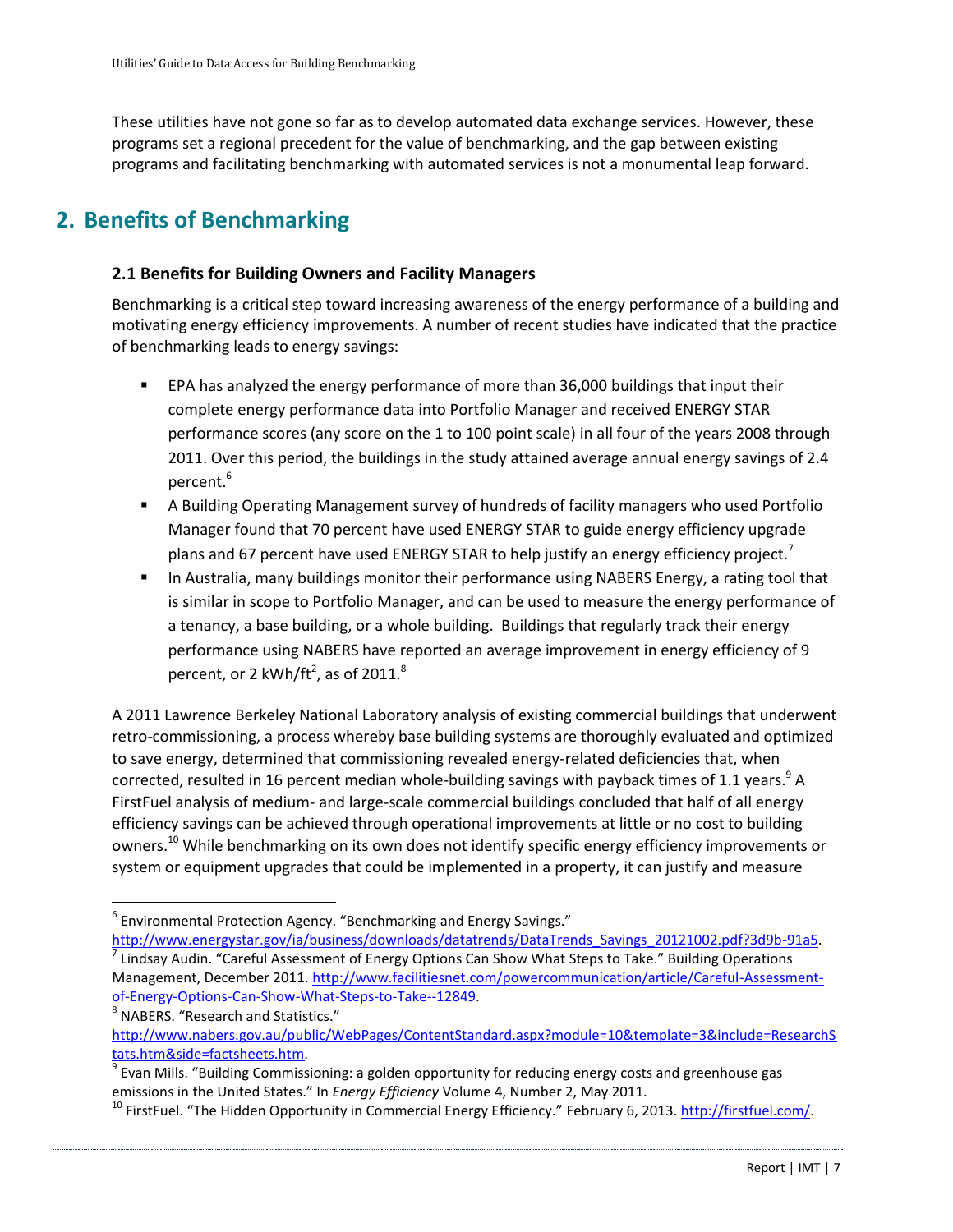savings from improvements and is the foundation for a comprehensive and strategic energy management plan.

Benchmarking can allow building owners with large portfolios to prioritize energy efficiency upgrade projects. By benchmarking all of its properties, a building owner or manager can identify and pursue energy efficiency improvement projects in the worst energy performers to maximize cost-effective energy savings. High-performing buildings are often applauded and receive the most attention for benchmarking, but the greatest benefits arise when building owners benchmark and identify their worst performing buildings. The aforementioned EPA study of ENERGY STAR found that buildings that started with lower ENERGY STAR scores and higher energy use made the largest gains, with those scoring below 50 in 2008 making improvements that saved them twice as much energy as buildings that started with above average scores. $^{11}$ 

As of February 2013, seven cities—the latest being Philadelphia and Minneapolis—and two states have adopted energy benchmarking and disclosure laws for large privately-owned commercial buildings.<sup>12</sup> Benchmarking and disclosure laws aim to drive market-based demand for energy-efficient buildings by putting energy performance information in the hands of consumers, building owners, tenants, investors, appraisers, brokers, and other stakeholders.

## <span id="page-8-0"></span>**2.2 Benefits for Utilities**

 $\overline{a}$ 

Benchmarking has also been shown to be effective in helping utilities maximize the value of their energy efficiency programs. Listed below are the benefits of benchmarking for utilities:

 **Benchmarking as a gateway to other energy efficiency programs.** Research indicates that benchmarking spurs investments in energy management and equipment upgrades. A 2012 report by the NMR Group for the California Public Utilities Commission (CPUC) concluded that utility-led benchmarking programs, which included Automated Benchmarking Services (ABS) and providing support for ABS as well as benchmarking workshops, yielded substantial and measurable energy savings. A survey of participants and non-participants of the California investor-owned utilities' (IOUs) benchmarking workshops found that, of those who benchmarked their buildings, 62 percent took energy management actions, such as monitoring of controls and thermostats; 84 percent planned or implemented improvements to benchmarked buildings; and 81 percent link improvements to utility energy efficiency programs. Survey responses also indicated that benchmarking motivates more comprehensive retrofits: 90 percent of participants agreed with the statement "you implement more comprehensive energy efficiency measures in the buildings you benchmark."<sup>13</sup> Benchmarking can thus be a gateway to other energy efficiency programs—it engages building owners and customers and drives them to take part in incentive or rebate initiatives, aiding utilities in meeting peak load and demand reductions and increasing cost-effectiveness of the overall program portfolio.

 $11$  Environmental Protection Agency. "Benchmarking and Energy Savings."

[http://www.energystar.gov/ia/business/downloads/datatrends/DataTrends\\_Savings\\_20121002.pdf?3d9b-91a5.](http://www.energystar.gov/ia/business/downloads/datatrends/DataTrends_Savings_20121002.pdf?3d9b-91a5) <sup>12</sup> Se[e http://www.buildingrating.org/content/us-policy-briefs](http://www.buildingrating.org/content/us-policy-briefs) for policy briefs.

<sup>13</sup> NMR Group. *Statewide Benchmarking Process Report*. Submitted to California Public Utilities Commission. April 2012.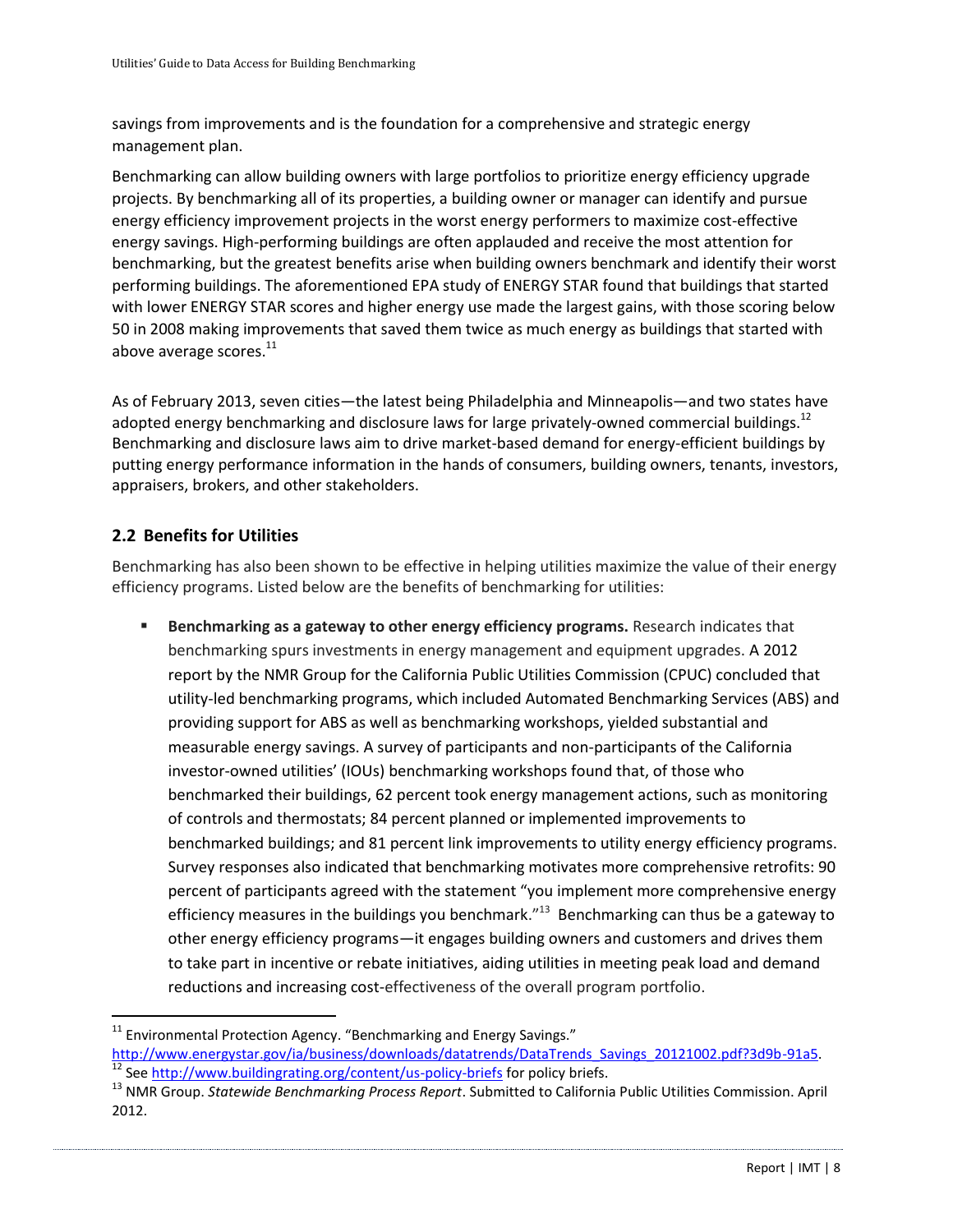- **Benchmarking as a tool to target and maximize savings.** As meters are typically not mapped to buildings, utilities often do not have visibility into the efficiency of the buildings they serve. Collecting benchmarking data can give utilities a more building-centric view of their loads. Such a view affords utilities the ability to identify lower-performing buildings or sectors to maximize energy savings and to develop targeted programs for underserved sectors of the market or to employ efficiency or demand response as a strategy to micro-target bottlenecks. For example, utilities in New England, including National Grid, New England Gas Company, and NSTAR Electric and Gas, collaborated with the Low Income Energy Affordability Network to benchmark lowincome multifamily buildings across Massachusetts to pursue energy efficiency improvements in the worst energy performers.<sup>14</sup> Additionally, several utilities, including Pepco, Pacific Gas and Electric Company (PG&E), Commonwealth Edison (ComEd), and Connecticut Light and Power, require commercial buildings to benchmark to qualify for incentives and rebates through energy efficiency programs; some only provide incentives if buildings have higher than average energy intensities.<sup>15</sup> Southern California Edison also hopes to use benchmarking data internally to inform marketing of energy efficiency programs and target low performers.<sup>16</sup>
- **Benchmarking as a method to analyze energy efficiency programs and validate savings.** EPA's National Action Plan for Energy Efficiency report, "Utility Best Practices Guidance for Providing Business Customers with Energy Use and Cost Data," asserts that benchmarking scores can be used as a "simplified, lower-cost basis for evaluation, measurement, and verification."<sup>17</sup> Benchmarking scores also provide a better baseline data source for demand response programs. For example, PG&E plans to analyze scores of customers who have both benchmarked using its ABS and participated in energy efficiency programs to measure savings of other PG&E DSM initiatives.<sup>18</sup>
- **Benchmarking to improve customer service.** Many commercial customers desire whole-building data.<sup>19</sup> Demand for this data is expected to rise as benchmarking is increasingly seen as an important strategy for energy management and as more jurisdictions pass mandatory benchmarking and disclosure requirements. By helping customers save time and money by providing improved data access programs, utilities can improve their customer service rates and engage the customer.

With mounting evidence that benchmarking provides benefits for customers who benchmark, utilities, and ratepayers, regulators have expressed support for utility-sponsored benchmarking programs. In 2011, the National Association of Regulatory Utility Commissioners (NARUC) adopted a resolution that affirmed the need for better access to whole-building energy consumption data to support energy-

<sup>14</sup> Berkshire Gas Company; Columbia Gas of Massachusetts; National Grid; New England Gas Company; NSTAR Electric & Gas; Unitil Service Corporation; and Western Massachusetts Electric Company. *Low-Income Metric Three*. Submitted to the Low Income Energy Affordability Network. 2011.

<sup>&</sup>lt;sup>15</sup>[http://www.energystar.gov/ia/business/downloads/Directory\\_of\\_Energy\\_Efficiency\\_Programs\\_Leveraging\\_ENERGY\\_STAR.pd](http://www.energystar.gov/ia/business/downloads/Directory_of_Energy_Efficiency_Programs_Leveraging_ENERGY_STAR.pdf) [f.](http://www.energystar.gov/ia/business/downloads/Directory_of_Energy_Efficiency_Programs_Leveraging_ENERGY_STAR.pdf)

 $^{16}$  Interview with Gary Suzuki, Southern California Edison, December 5, 2012.

<sup>17</sup> National Action Plan for Energy Efficiency (2008). *Utility Best Practices Guidance for Providing Business Customers with Energy Use and Cost Data*. ICF International. 2008. [www.epa.gov/eeactionplan.](http://www.epa.gov/eeactionplan)

 $18$  Interview with Jaclyn Hood, Pacific Gas and Electric, November 19, 2012.

<sup>19</sup> [www.energydataalliance.org](http://www.energydataalliance.org/)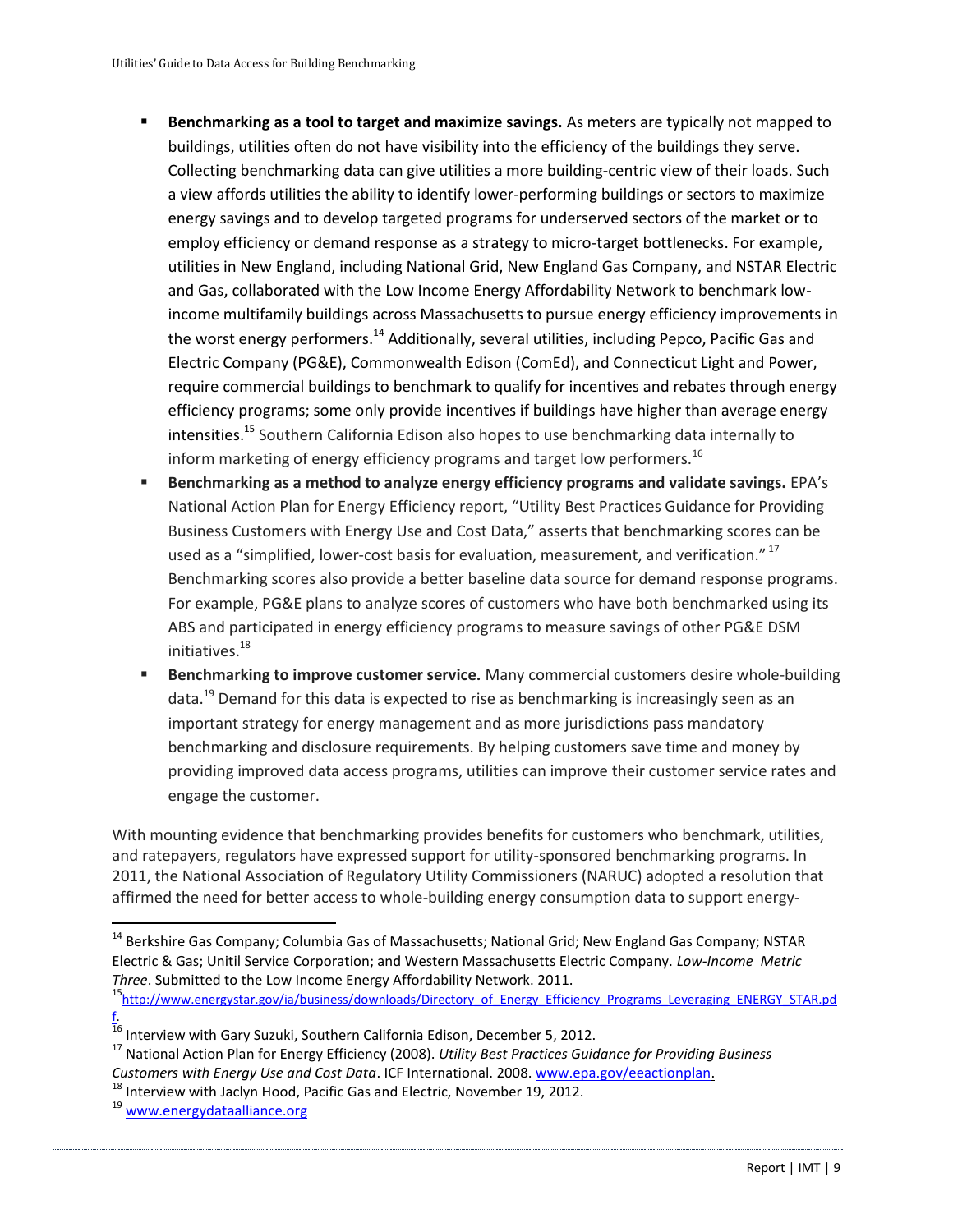efficient operations and encouraged state public utility commissions to consider benchmarking and data access programs. The resolution stated: "demand reductions motivated by benchmarking can result in direct cost savings to customers and peak load reductions that benefit all ratepayers."<sup>20</sup>

## <span id="page-10-0"></span>**2.3 Benefits of Water Benchmarking**

Tracking and benchmarking water consumption is also crucial. Examining water usage data regularly allows a building manager to identify leaks, better manage water usage, and save water and energy.

Benchmarking water usage, though it has garnered less attention, is and, with projected water shortages, will become an even more important tool for utilities and property owners. New York City's Department of Environmental Protection (DEP) was the first water utility in the country to provide automated benchmarking services for its customers. Its service has the capability for building owners to set alarms once water usage exceeds a user-set threshold, assisting owners in identifying leaks. DEP also uses the system to track customers' usage, which has allowed DEP to proactively reaching out to customers about leaks, saving customers \$26 million as of February 2013.<sup>21</sup> DEP's service demonstrates how automated benchmarking services can be used as demand management tools and save a utility and its customers water—and energy.

# <span id="page-10-1"></span>**3. Need for Improved Data Access**

 $\overline{a}$ 

## <span id="page-10-2"></span>**3.1 Challenges of Obtaining Building Data**

Benchmarking in Portfolio Manager requires 12 consecutive months of consumption data for all types of fuel used for an entire building. Acquiring and entering this data, either as individual meter readings or a total building aggregate, is often the most onerous part of benchmarking for a building owner. The barriers that a building owner faces when collecting and inputting this data include:

- **Access to building data and privacy concerns.** In separately metered buildings where each tenant is a utility customer, the building owner often needs to seek authorization or meter data from each tenant to satisfy privacy laws or utility confidentiality policies. Manually collecting these authorizations or data on a monthly or annual basis is time-consuming and, furthermore, may be fruitless. Tenants may be reluctant to share their data or fail to understand the benefits of benchmarking, and large corporate or government tenants may not know who is empowered to approve authorizations or may not even have access to their account numbers or utility bills as bills are often sent to national headquarters.
- **Format of utility data.** Many utilities only provide consumption data in formats that necessitate the customer manually reentering data into Portfolio Manager. This situation creates a possibility of manual errors and makes the customer less likely to benchmark. Moreover, this hinders the possibility of a building owner or operating regularly tracking improvements and energy performance.

<sup>&</sup>lt;sup>20</sup> NARUC. *Resolution on Access to Whole-Building Energy Data and Automated Benchmarking. 2011.* [http://www.naruc.org/Resolutions/Resolution%20on%20Access%20to%20Whole-](http://www.naruc.org/Resolutions/Resolution%20on%20Access%20to%20Whole-Building%20Energy%20Data%20and%20automated%20benchmarking.pdf)[Building%20Energy%20Data%20and%20automated%20benchmarking.pdf](http://www.naruc.org/Resolutions/Resolution%20on%20Access%20to%20Whole-Building%20Energy%20Data%20and%20automated%20benchmarking.pdf) .

<sup>&</sup>lt;sup>21</sup> Personal communication with Albert Kramer, Department of Environmental Protection, February 1, 2013.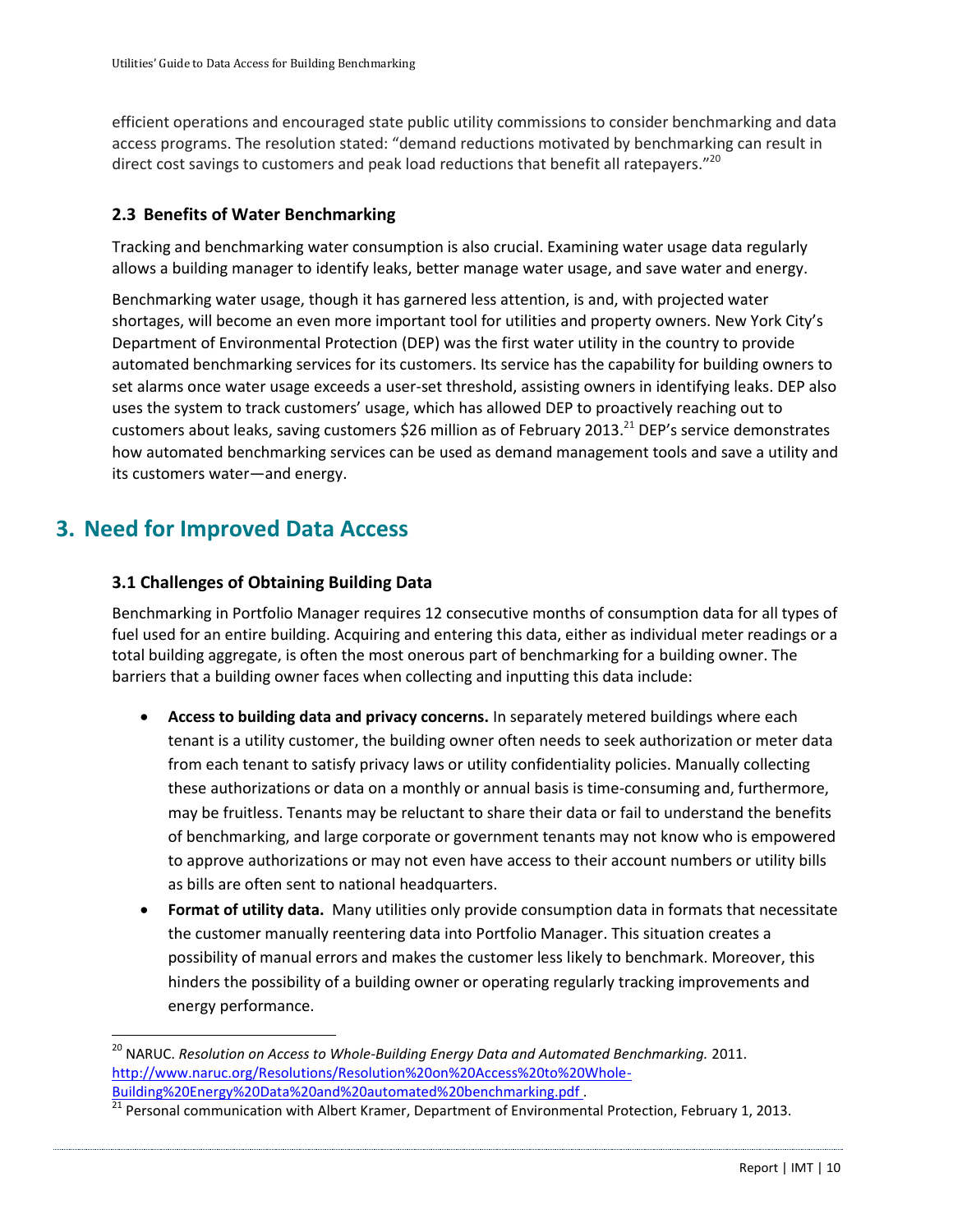**Lack of standardization across the country in data acquisition processes.** The lack of standardization across utilities affects large real estate and management companies that have properties in different regions. Having to learn city-specific data processes makes organizationwide benchmarking more taxing and less likely.

The need for improved data access for building owners is acute. According to EPA, 40 percent of the US commercial building square footage has been benchmarked using Portfolio Manager. The number of buildings and total square footage benchmarked has increased by more than a factor of ten in the last decade.<sup>22</sup> More building owners are facing the challenges of acquiring data than ever before, and this number is expected to keep rising as more jurisdictions pass mandatory benchmarking requirements for their commercial and multifamily sectors and as benchmarking increasingly becomes a critical component of energy management.

## <span id="page-11-0"></span>**3.2 Elements of Enhanced Data Access Programs**

Utilities can minimize the challenges to benchmarking by developing an automated data system that provides aggregated data. Many utilities do not have set procedures for providing building owners with energy consumption values. They handle requests for data on a one-off basis, perhaps by different departments. Enhanced data access programs for benchmarking are not yet widespread, but a successful program will have the following two elements:

1. **Aggregated Data.** Typically, utilities will not provide tenants' metered consumption data to third parties, like building owners or management companies, without explicit permission from the customer. To lessen the challenge for owners with separately-metered buildings while protecting the privacy of the tenants, a utility can provide aggregated whole-building data. Most utilities with existing programs have set a minimum number of meters for aggregation; if a building has fewer than that number, the building owner must get permission from all of the building's tenants. These meter thresholds are discussed in more detail in Section 4.1.

Some utilities, including ConEdison<sup>23</sup> (ConEd) and Pepco,  $24$  provide aggregated data without offering the capability of automatic upload.

2. **Automated Upload to Portfolio Manager.** The second element of a successful data access program should remove the necessity of building owners manually rekeying information into Portfolio Manager. Portfolio Manager Data Exchange, previously known as ABS, allows utilities or other energy service providers to transfer energy consumption data directly into Portfolio Manager. The service is integrated into Portfolio Manager, though each utility has its own terms and conditions, data fields, and requirements for supplemental information. Data Exchange itself does not aggregate meter data, but a utility can use it to upload data which the utility has already aggregated.

See Table 1 for a list of utilities that offer this service. Most developed services to support compliance of mandatory benchmarking and disclosure laws at the state or local level. PG&E, which offered a data upload service prior to California adopted a benchmarking law, and

<sup>&</sup>lt;sup>22</sup> http://www.energystar.gov/ia/business/downloads/datatrends/DataTrends\_Energy\_20121002.pdf?4003-9013 <sup>23</sup> http://www.coned.com/energyefficiency/city\_benchmarking.asp

<sup>&</sup>lt;sup>24</sup> http://www.pepco.com/business/services/consumptionrequestform/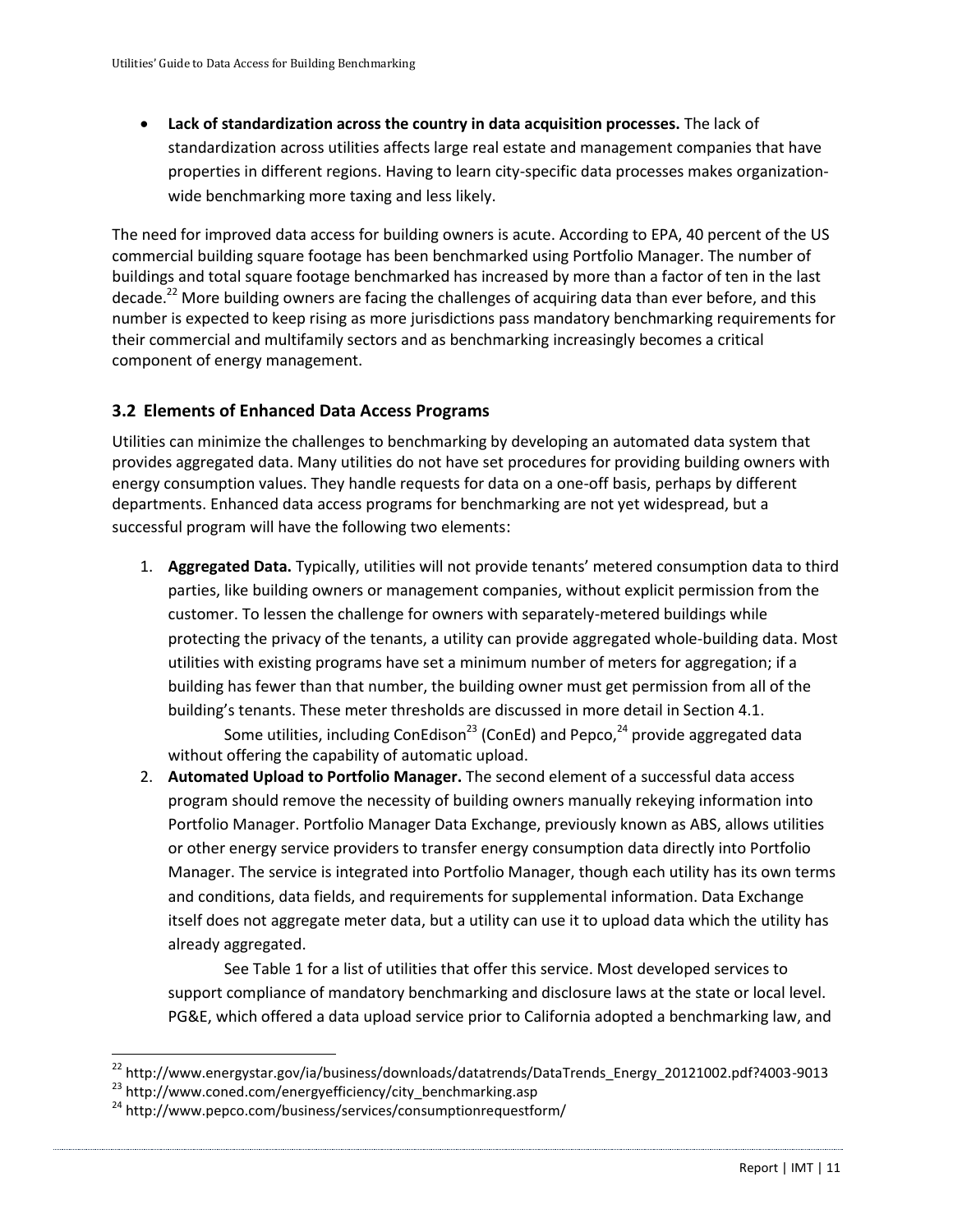ComEd, which operates in Illinois and serves the greater metropolitan Chicago region, are the exceptions.

#### **Table 1. Utility Data Access Programs**

| <b>Utility</b>                                | Program Link/Name                                                                                 | Jurisdiction with<br>Mandatory<br><b>Benchmarking Law</b><br>that Program<br>Supports (if any) |
|-----------------------------------------------|---------------------------------------------------------------------------------------------------|------------------------------------------------------------------------------------------------|
| Avista (ID, WA)                               | https://www.avistautilities.com/bu<br>siness/benchmarking/pages/defaul<br>t.aspx                  | Washington                                                                                     |
| ComEd (IL)                                    | https://www.comed.com/business-<br>savings/energy-<br>tools/pages/energy-usage-<br>data.aspx      | n/a                                                                                            |
| Pacific Gas and Electric<br>Company (CA)      | http://www.pge.com/benchmarkin<br>g/                                                              | California, San Francisco                                                                      |
| Puget Sound Energy (WA)                       | http://www.pse.com/accountsands<br>ervices/PropertyManagers/Pages/<br>Automated-Benchmarking.aspx | Washington, Seattle                                                                            |
| Sacramento Municipal<br>Utility District (CA) | <b>SMUD Automated Benchmarking</b><br>Service                                                     | California                                                                                     |
| San Diego Gas and Electric<br>(CA)            | http://www.sdge.com/business/be<br>nchmarking                                                     | California                                                                                     |
| Seattle City Light (WA)                       | http://www.seattle.gov/light/acco<br>unts/energyusage/                                            | Washington, Seattle                                                                            |
| Southern California Edison                    | http://www.sce.com/business/ene<br>rgy-<br>solutions/portfoliomanager.htm                         | California                                                                                     |
| South California Gas                          | http://www.socalgas.com/for-<br>your-business/energy-<br>savings/benchmarking.shtml               | California                                                                                     |
| PECO (PA): to be developed<br>in 2013         | To be developed                                                                                   | Philadelphia                                                                                   |

Both services need to be developed to help building owners overcome all of the main challenges of acquiring and inputting energy data for benchmarking. Utility data services that feature data aggregation and automatic upload minimize the time a building owner must spend gathering authorizations and remove the need to manually input data into Portfolio Manager. Data exchange through Portfolio Manager also represents a standardized format.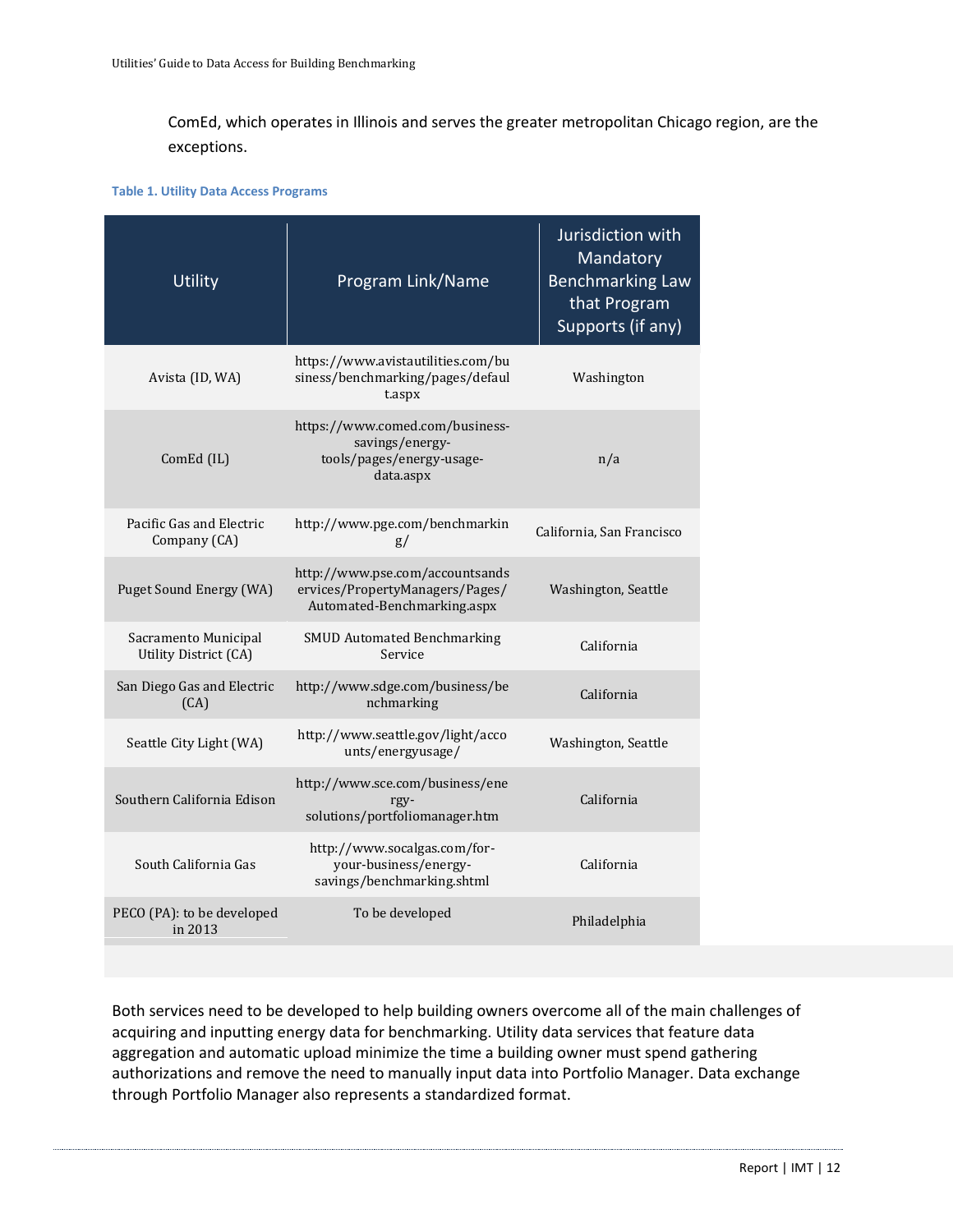The role of the utility does not include quality assurance, keeping an account list by building, or verifying that a building owner has inputted into Portfolio Manager all of the building's meters or any other data for a building.

# <span id="page-13-0"></span>**4. Challenges of Implementing Automated Data Services**

Early experiences of utilities that have built automated data services have shown that implementing these programs, though beneficial, raises both technical and non-technical issues.

#### <span id="page-13-1"></span>**4.1 Privacy**

While improving data access for building owners is critical for transparency and better energy management, it can raise concerns of tenant privacy and data security. This issue is most pronounced for multi-tenant, separately metered buildings, for which building owners need whole-building energy consumption data in order to benchmark the building. Due to privacy laws or utility confidentiality policies (formal or amorphous), many utilities will not release tenant energy data without tenant authorization.

Privacy concerns in the context of benchmarking have been debated in parallel with privacy and security issues raised by smart grids and advances in providing more granular data; the conversations have become muddled at points. However, expectations of privacy for different types of data vary widely and should be considered separately. Expectations of privacy for commercial buildings are much lower than those for residences. Meters in commercial buildings are usually located in common places, and a building owner or manager already has access to them, as well as to tenant spaces. As demonstrated in Figure 1, monthly energy data is also much less sensitive than real-time data ("smart grid data"), which can show intimate details of a household's schedule.



#### **Figure 1. Utility Data Sensitivity**

Accordingly, utilities should have separate release policies for different types of data. For the purpose of benchmarking, utilities can aggregate monthly, multifamily tenant energy consumption data into one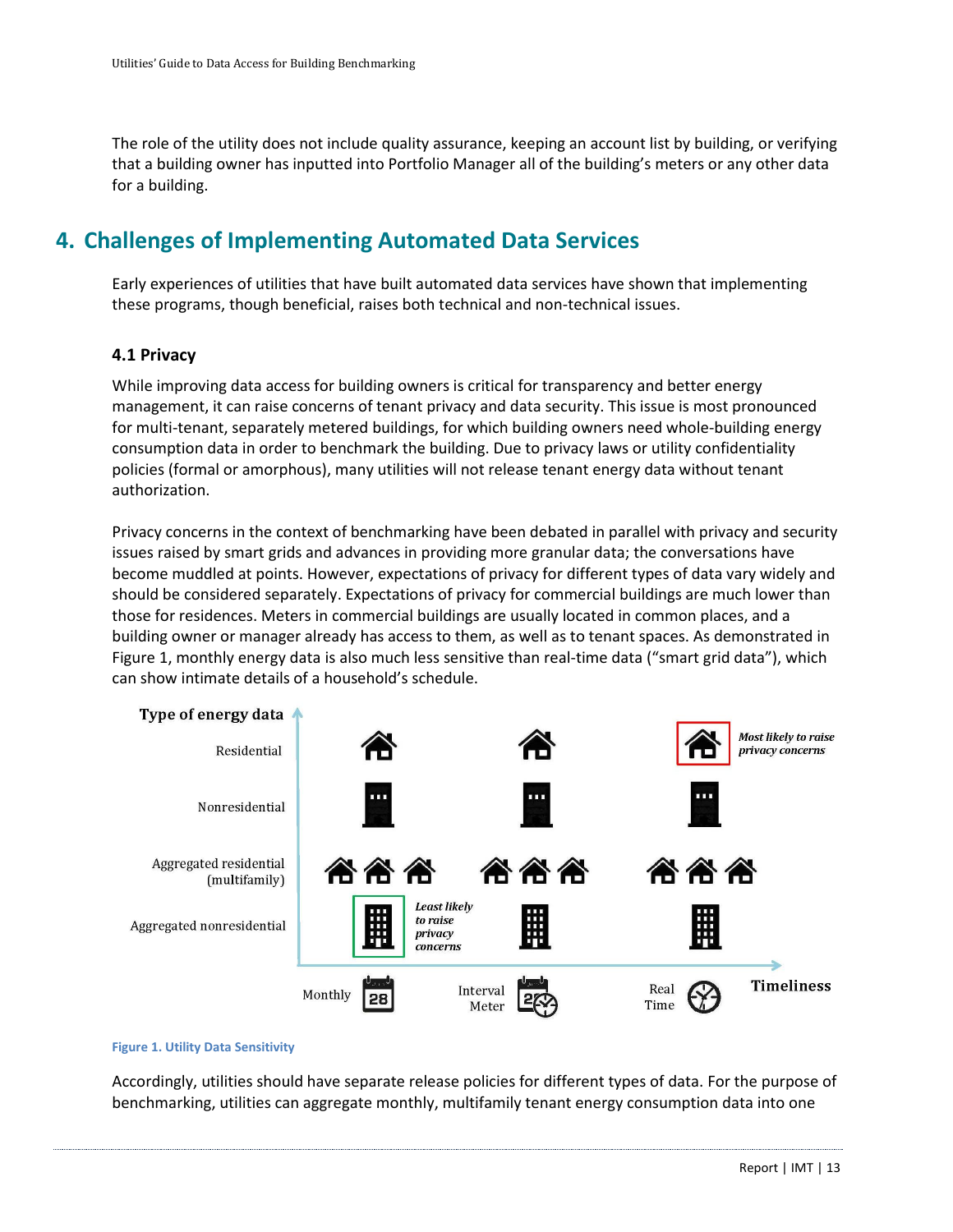sum to mask individual consumption behaviors. As commercial monthly energy data is not as sensitive, utilities should consider sharing nonresidential monthly energy consumption data for each tenant account with building owners while giving every tenant the opportunity to opt out from having their data shared separately, in which case none of that building's tenants' data would be shared separately and only aggregate data would be shared.

If utilities and regulators aim to treat commercial data more cautiously, they can aggregate all meter data for commercial buildings as well as residential ones. In cases where there are only a few tenants in the building or one tenant occupies the majority of the building space, utilities, regulators, and affected stakeholders may be concerned that a third party may be able to discern tenant consumption data from an aggregated sum. Many utilities have no set policies addressing this situation. Utilities generally require authorization from each tenant if there are less than a set level of utility accounts in the building. In addition, utilities in California, Colorado, and Austin require authorization if one tenant uses more than a minimum percentage of the building's total energy. There are inconsistencies across jurisdictions on an appropriate account threshold that guarantees privacy, and utilities are still grappling with how best to ensure privacy and data security.

Though utilities often receive little guidance from regulators on appropriate thresholds, they do have to consider a patchwork of state privacy laws, their own confidentiality policies, and public utility commission rulings, as well as federal guidelines like the Federal Trade Commission's Fair Information Practice Principles (FIPP), when determining their aggregation policies. While FIPP are not specifically designated for utilities, utility activities should follow these guidelines, which affirm the core principles of privacy protection: transparency, individual participation, purpose specification, data minimization, use limitation, data quality and integrity, security, and accountability and auditing.<sup>25</sup>

Without a standard for data aggregation and more guidance from regulators or law, some utilities have erred on the side of setting more conservative account thresholds. For example, California utilities were mandated by state law to provide aggregated data in a manner that protected the confidentiality of the customer to support compliance with AB 1103, the statewide rating and disclosure law.<sup>26</sup> However, none of AB 1103, its regulations, or the rulings of the CPUC stipulated a meter threshold that would ensure customer privacy. Without further guidance, the utilities have been using the "15/15" calculation as a tool to achieve a safe level of aggregation to ensure anonymity of the customer. The "15/15" tool specifies that aggregated data must comprise data of 15 customers at minimum and no single customer's load may exceed 15 percent of the building's total energy consumption. This guideline was first adopted by the CPUC in 1997 in the context of data access for California's Community Choice Aggregation programs and energy service providers—it continues to be relevant in this context only and was not intended as a standard for aggregated generic data access.<sup>27</sup> The CPUC does not condone its use for data aggregation for benchmarking.<sup>28</sup> The CPUC is currently working with the utilities to come up with a consistent implementation of the privacy rules for aggregated and anonymized data.

<sup>25</sup> Department of Homeland Security. *DHS Privacy Policy Guidance Memorandum Number 2008-01: The Fair Information Practice Principles: Framework for Privacy Policy at the Department of Homeland Security.* December 29, 2008. [http://www.dhs.gov/xlibrary/assets/privacy/privacy\\_policyguide\\_2008-01.pdf.](http://www.dhs.gov/xlibrary/assets/privacy/privacy_policyguide_2008-01.pdf)

<sup>&</sup>lt;sup>26</sup> Nonresidential Building Energy Use Disclosure Program. California Code of Regulations, Title 20, Division 2, Chapter 4, Article 9, Sections 1680 ‐ 1685.

<sup>&</sup>lt;sup>27</sup> E-mail from Christopher Villarreal, California Public Utility Commission, November 26, 2012.

<sup>&</sup>lt;sup>28</sup> Footnote 38 states: "8 SCE's proposed Rule 25 relies on the "15/15 Rule" which was adopted in the context of availability of data for Direct Access; SCE has made no showing as to why a standard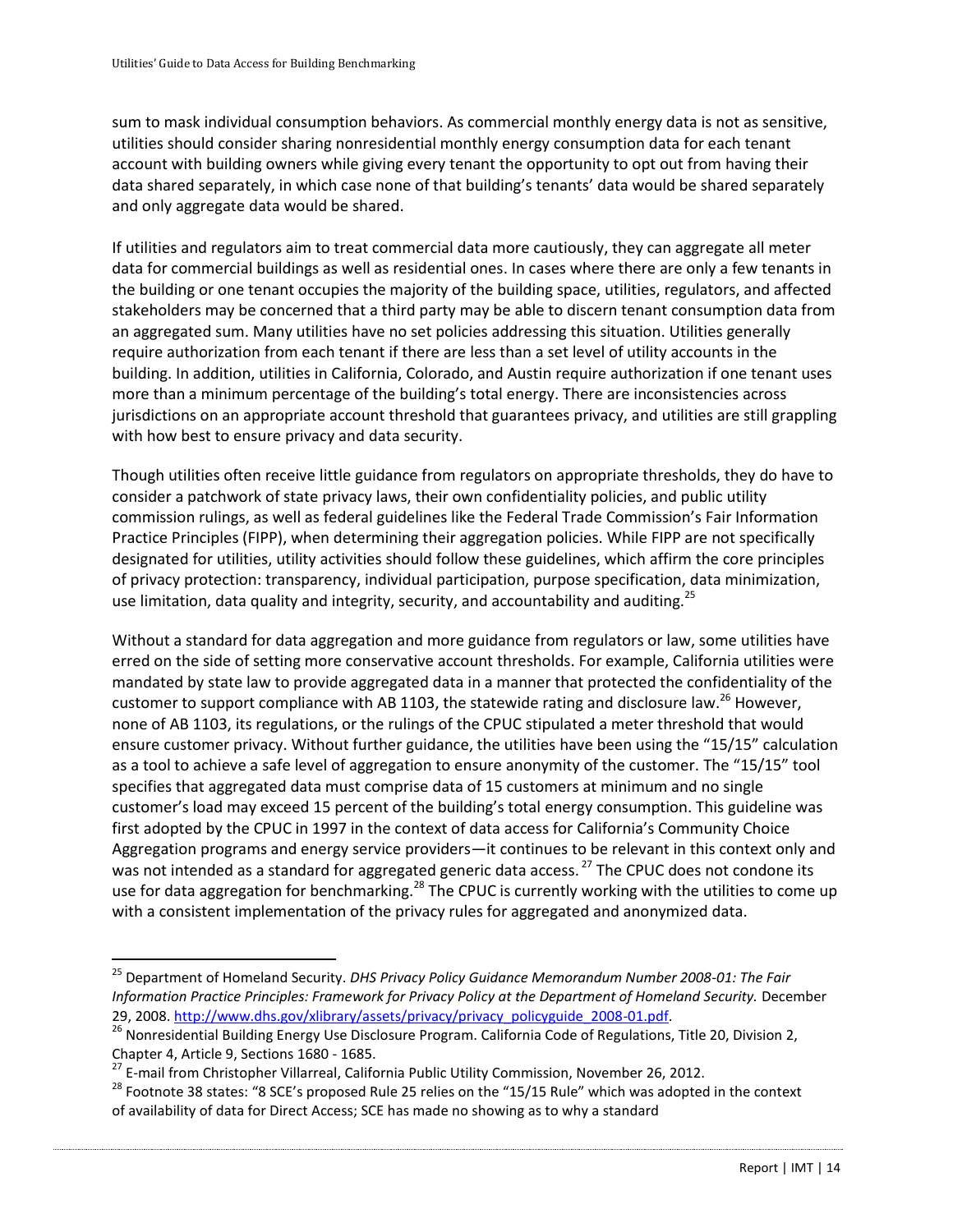On the other end of the spectrum, some utilities provide public access to monthly residential energy data. For example, residents of Gainesville (as well as the general public), which is served by a municipally-owned utility, can compare a home's energy usage to other homes in the region.<sup>29</sup> Madison Gas and Electric operates a website that allows users to view the average monthly energy consumption of any apartment or home in its territory.<sup>30</sup>

Several utilities, including Austin Energy, ComEd, and PSE, have independently landed on a threshold of three to five accounts for data aggregation and have not received any complaints from account holders. ComEd will release aggregated data if there are more than three meters in the building.<sup>31</sup> PSE will release whole-building data without tenant authorizations if five or more accounts have been aggregated together. PSE's benchmarking team reports that building owners are frustrated with the work this policy entails; some have found it extremely difficult and time-consuming to collect authorizations from as many as four tenants and the benchmarking team is speculating that five accounts may be too conservative of a meter threshold.<sup>32</sup>

Austin Energy created its aggregation policy in 2012 to support the implementation of Austin's Energy Conservation Audit and Disclosure Ordinance. The policy states that data can be aggregated for commercial tenant-occupied buildings with four or more separate utility customers; for buildings with three or fewer customers, individual data release forms will be required. Tenant authorization is also required if any single customer in the building uses 80 percent or more of the building's total energy usage per annum. Forming this policy, Austin Energy's legal team was constrained by a Texas state law that required them to protect customer information but did not specify at what level.<sup>33</sup> By balancing practical implementation issues with privacy and competitiveness concerns, the legal team landed on the number of four meters for aggregation—according to a representative of the legal team, "four felt comfortable."<sup>34</sup> The Austin Energy team reports no problems regarding the aggregation policy; building owners understand the level of work and need for authorizations below the set level, and customers feel like their concerns have been heard. With the two elements of the aggregation policy, personal customer usage information cannot be de-anonymized from one data point per month.<sup>35</sup>

## <span id="page-15-0"></span>**4.2 Cost Recovery**

 $\overline{a}$ 

Developing automated benchmarking services has not been an exorbitant cost for utilities with existing programs, ranging from \$50,000 to approximately \$400,000 for the initial set-up, and utilities have

used in the context of retail choice should be a requirement in making aggregated data available to third parties that will use the data "for analysis, reporting or program management…." CPUC Resolution E-4535. September, 27, 2012. p4.

[http://docs.cpuc.ca.gov/PublishedDocs/Published/G000/M028/K609/28609033.PDF.](http://docs.cpuc.ca.gov/PublishedDocs/Published/G000/M028/K609/28609033.PDF) http://gainesville-green.com.

30 [https://www.mge.com/myaccount/averagecost/.](https://www.mge.com/myaccount/averagecost/)

31 Presentation by Kevin Bricknell. "Energy Usage Data System." Energy Efficient Buildings Hub Regional Data Management Working Group Meeting, October 25, 2012.

 $32$  Personal communication with Chris Thompson, Puget Sound Energy, December 6, 2012.

<sup>33</sup> Texas Utilities Code Sec. 17.004 states: "all buyers of telecommunications and retail electric services are entitled to…privacy of customer consumption and credit information." Sec. 17.005 makes this requirement apply to municipally owned utilities, like Austin Energy.

 $34$  Interview with Stuart Reilly, Austin Energy, December 4, 2012.

 $35$  For additional safeguards, utilities can specify that building owners may not request multiple, overlapping datasets for one month that only differ by one meter.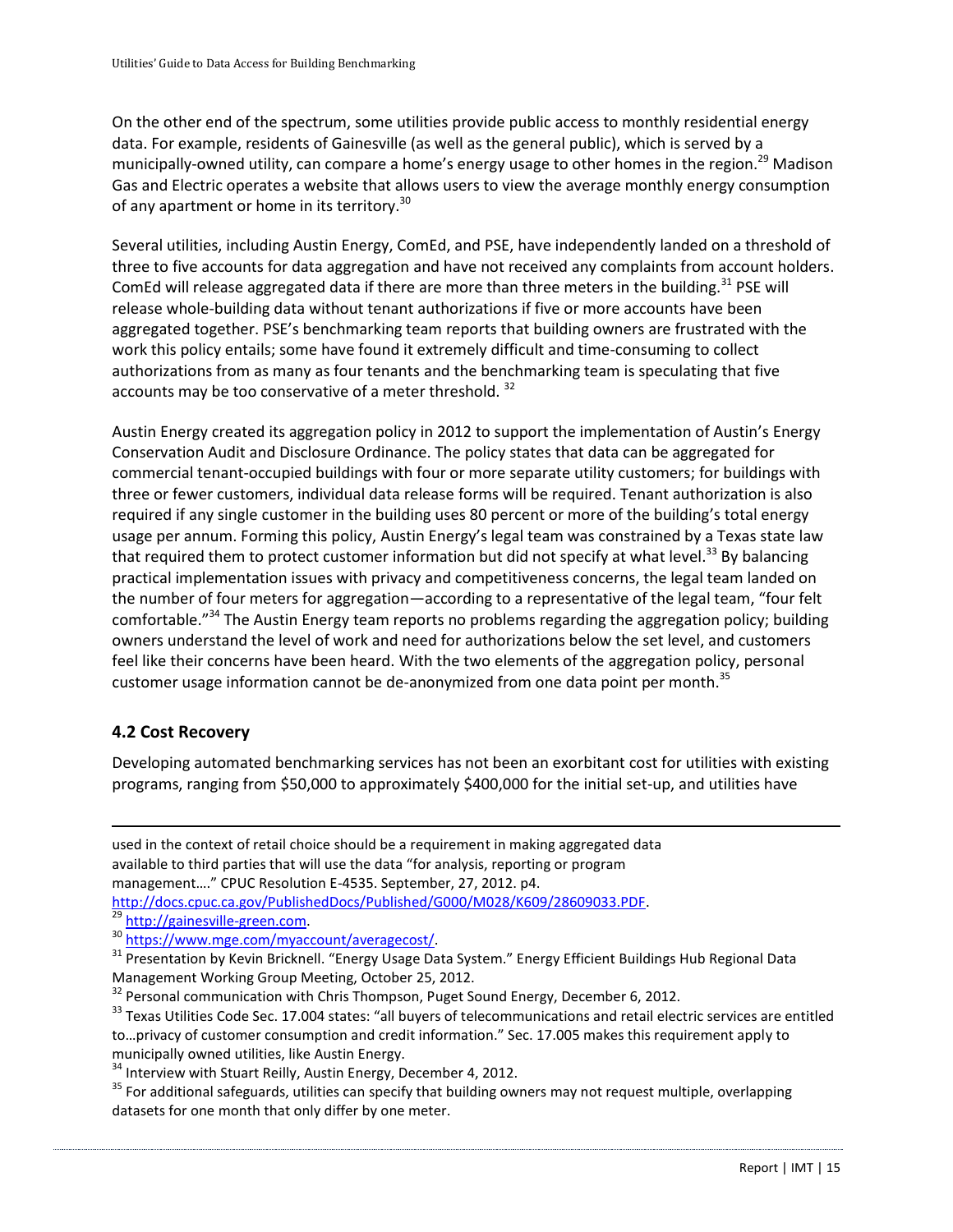funded programs in a variety of ways. The underlying questions for utilities to consider as they are deciding upon a funding mechanism are: a) who benefits from a benchmarking program, and b) how that value can be measured. Examples of funding mechanisms are outlined below:

- **Ratepayer-funded as a part of the energy efficiency plan.** This approach acknowledges the benefits of benchmarking for ratepayers and its role in influencing energy savings. However, no utility has considered benchmarking services as a stand-alone program because it is difficult to directly attribute savings or justify the service with a cost-benefit analysis. Utilities have included benchmarking services as cross-program delivery costs or market transformation, innovative, or social behavior programs. Because benchmarking can drive customers to other energy efficiency programs, utilities may also consider funding it as a marketing cost for rebate or incentive programs.
- **Absorbing costs into general or information technology funds.**
- **Charging customers on a one-off or subscription basis.** Discrete data showing that benchmarking causes energy savings and has benefits for ratepayers that do not benchmark their buildings is lacking. Therefore, many utilities believe they cannot justify the program as a ratepayer-funded, energy efficiency program. In this approach, the building owner or manager must pay for the automated service, either on a subscription or one-off basis.

There is a nascent trend showing more utilities are considering benchmarking services as part of their energy efficiency plans.<sup>36</sup> As more data is collected, justifying these programs as ratepayer funded programs may become more feasible.

## <span id="page-16-0"></span>**4.3 Interfacing with Existing Customer Information Systems (CIS)**

 $\overline{a}$ 

According to a 2009 report studying the implementation of ABS by select California utilities, "one of the largest technical hurdles is determining how to access the data from the utility Customer Information System (CIS)."<sup>37</sup> Existing CIS and billing systems, which together house utility customer account data and billing functions, may not support pulling data and storing values returned from data exchange programs. Building automated data exchange services may require a new infrastructure or adding new requirements to CIS functionality.

Providing aggregated data poses several other technical challenges. Utilities identify customers and data with account numbers, which are linked to meter numbers, and meters are not usually mapped to their corresponding buildings. However, to provide aggregated data, a utility's system needs to be able to connect meters with buildings. Depending on the existing capabilities of a utility's infrastructure, this task may require complex and expensive programming or result in a system that is not user-friendly. For example, Seattle City Light's existing system required a clean alignment between building boundaries, physical meters, and account number to successfully aggregate and upload data. Because of the messy web of existing connections in some multi-tenanted buildings, such as office parks, the utility had to

<sup>&</sup>lt;sup>36</sup> For example, ComEd funds the program as a part of its energy efficiency plan. Though PSE's original system was funded by general funds, PSE will most likely fund the next version of its system as a part of its energy efficiency portfolio.

<sup>37</sup> Heschong Mahone Group. *California's Automated Benchmarking System Cost Summary. July 7, 2009.*  [http://www.h-m-g.com/downloads/energybenchmarking/For%20Utilities/CA%20ABS%20Cost%20Summary%207-](http://www.h-m-g.com/downloads/energybenchmarking/For%20Utilities/CA%20ABS%20Cost%20Summary%207-7-09.pdf) [7-09.pdf.](http://www.h-m-g.com/downloads/energybenchmarking/For%20Utilities/CA%20ABS%20Cost%20Summary%207-7-09.pdf)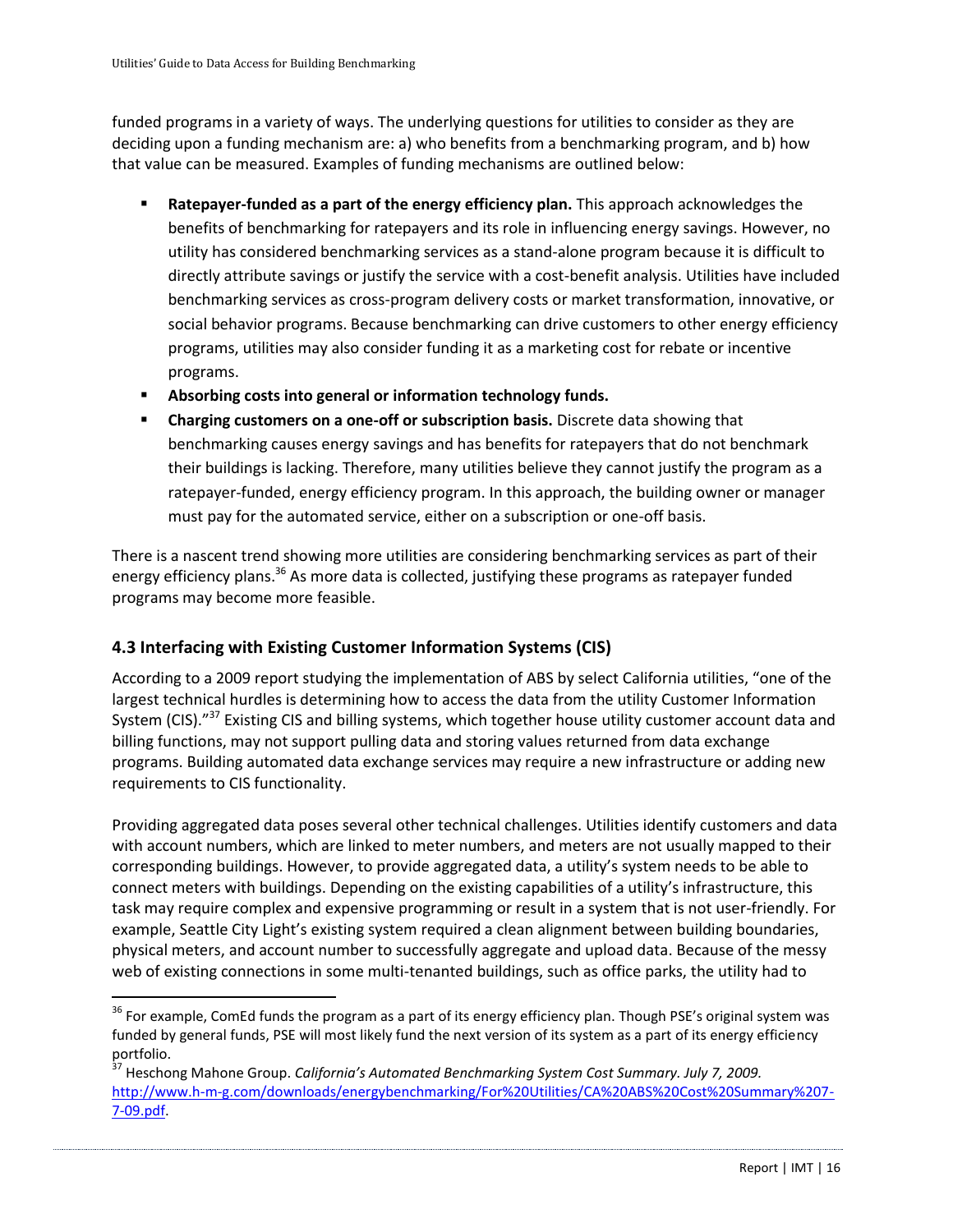reassign account numbers or even install new meters before the program could aggregate data. Cleaning up its metering and billing configurations for the benchmarking system, a complex task, had the added benefit of reducing building owner confusion surrounding these relationships. Also, without having meters mapped to a building, it is more difficult to verify that all meters have been accounted for in a building's energy usage.

To provide aggregated data, historical data must be retained for tenants that have recently moved out, and existing technical infrastructure may not store energy usage data for accounts that have been closed. Moreover, an automated data exchange service will fetch raw data from the utility's billing system, but this data must be adjusted to match the calendar months used when entering data into Portfolio Manager, posing another difficulty. Customer billing cycles rarely align with the calendar month, and the utility may be serving multiple accounts at a single building, each on its own unique cycle.

Utilities have found solutions for these issues, as discussed in Section 5. However, the existing infrastructure will be a principal factor in the system's costs.

# <span id="page-17-0"></span>**5. Recommendations**

Utilities with existing programs have overcome the challenges of developing and implementing automated data exchange systems independently and with varying results. Because these services are still new and innovative, few concrete best practices have emerged. However, the experiences of utilities that have already built benchmarking programs provide valuable insight. Below are recommendations for utilities developing automated data exchange systems that will provide wholebuilding utility data.

## <span id="page-17-1"></span>**5.1 Privacy**

 $\overline{a}$ 

*Recommendation 1:* If aggregating data from multiple accounts, aim to aggregate in the range of three to five customer accounts without tenant authorization. If a building has fewer accounts or if one customer uses more than 80 percent of the total energy usage per annum,<sup>38</sup> a building owner should obtain tenant authorizations for the utility to release the data.<sup>39</sup> In such cases, utilities should allow electronic authorizations, make available the time-saving features described below, and otherwise endeavor to make the process as easy as possible for owners and tenants.

Utilities have aggregated meter data and individually set minimum account thresholds to balance protecting customer privacy with minimizing the burden of benchmarking for building owners. Utilities are still struggling to determine a suitable balance and more research needs to be done to determine appropriate customer account thresholds, but Austin Energy, PSE, and ComEd, described in Section 4.1, provide good examples of working policies.

<sup>&</sup>lt;sup>38</sup> Utilities may consider setting a maximum customer usage per building usage threshold only if there are fewer than 10 accounts in one building.

<sup>&</sup>lt;sup>39</sup> Utilities should also set safeguards to ensure building owners will not be able to de-anonymize data. For example, building owners should not be able to request multiple, overlapping datasets for one month that only differ by one meter.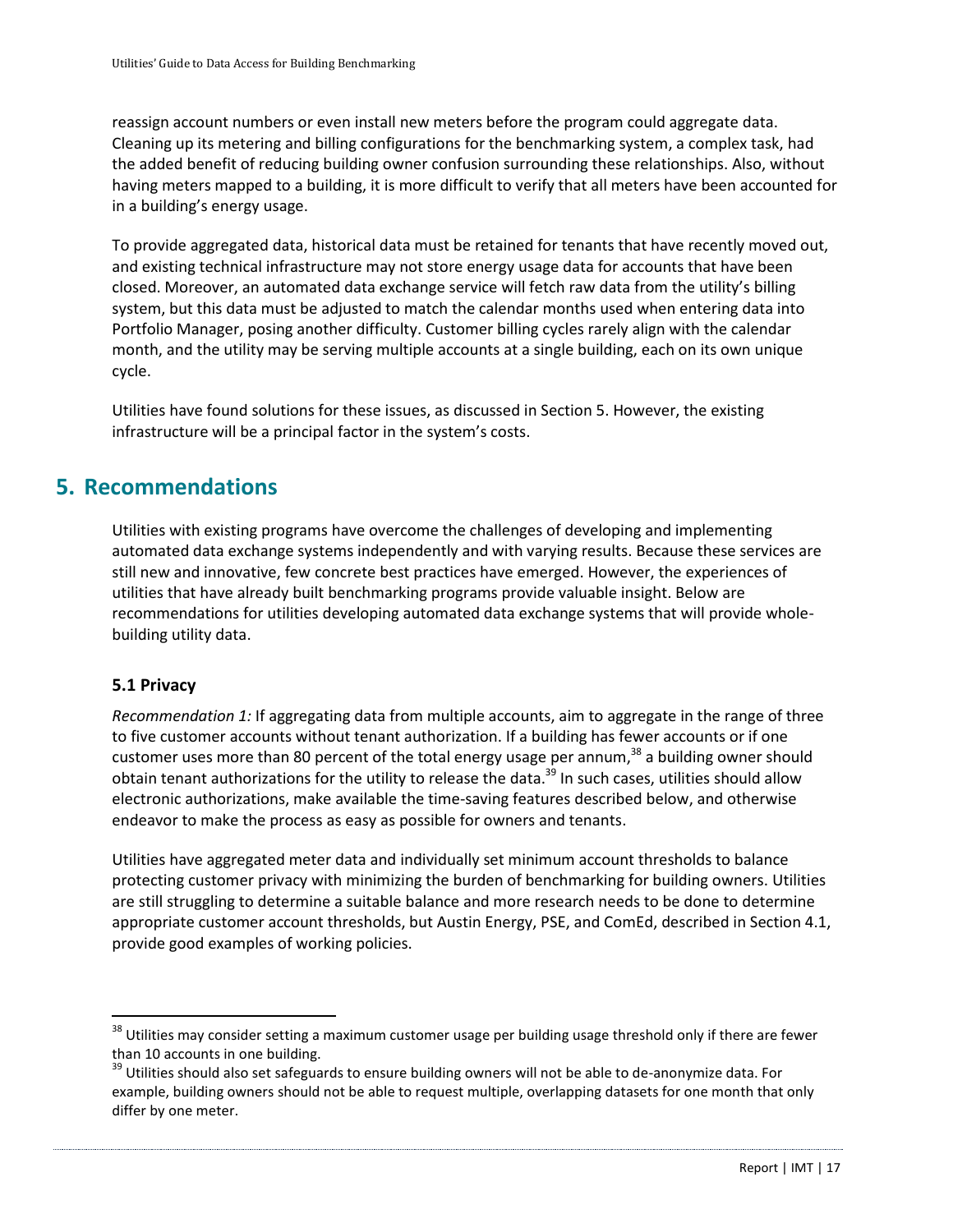A model commercial meter aggregation policy that would best advance energy efficiency goals by empowering building owners to better manage a building's energy usage would be for a utility to provide a building owner with each tenant's energy usage while giving every tenant the opportunity to opt out of sharing this data. If any tenant in the building would opt out, a building owner would only receive aggregated data—unless that one tenant's energy use represents the majority of the energy use of the building, in which case the utilities should require an authorization from that tenant.

If commercial building tenants are directed by law to provide energy usage data, like stipulated by the benchmarking law of Washington, DC, jurisdictions should have an appeals process so that tenants can be exempted from having their data disclosed or their buildings benchmarked in exceptional circumstances when doing so would compromise security or trade secrets.

Even if a building owner needs to get tenant authorizations, utilities should provide data for these buildings in an automated fashion and otherwise endeavor to make the process as easy as possible for owners and tenants.

*Recommendation 2:* Utilities should offer building owners a variety of ways of providing tenant authorization: wet signature, electronic authorization, or tenant lease.

Many utilities with existing programs do not have the technical capability to validate electronic authorizations. However, this approach would be less cumbersome for most building owners. If utilities have the technical capabilities, they should accept electronic authorizations.

Some utilities have asserted that a tenant lease with a clause stating the tenant will provide monthly energy consumption to the building owner is a sufficient form of authorization. For both PSE and Austin Energy, leases are a suitable form of documentation.<sup>40</sup>

## <span id="page-18-0"></span>**5.2 Stakeholders**

 $\overline{a}$ 

*Recommendation 1:* Involve the PUC from the beginning of the development process.

Implementation of benchmarking programs will be smoother, and more parties will be able to benefit from the service, when regulators provide guidance on privacy concerns, impact-tracking, and cost recovery.

Utilities should work with their PUC to garner support for cost-recovery mechanisms. While energy savings and benchmarking have been linked in recent studies, as discussed in Section 1.2, we have limited knowledge of benchmarking's role in causing savings, hindering the attribution of savings. The lack of a method for attributing savings and cost recovery may dissuade utilities from pursuing a program.

Services facilitating benchmarking also have the potential to be linked to other energy efficiency programs—for example, benchmarking can engage customers and drive them to incentive or rebate programs. Benchmarking scores can also be a requirement for customers to participate in efficiency initiatives as a means to validate energy savings. These opportunities should be discussed accordingly.

<sup>&</sup>lt;sup>40</sup> Interview with Stuart Reilly, Austin Energy, December 4, 2012.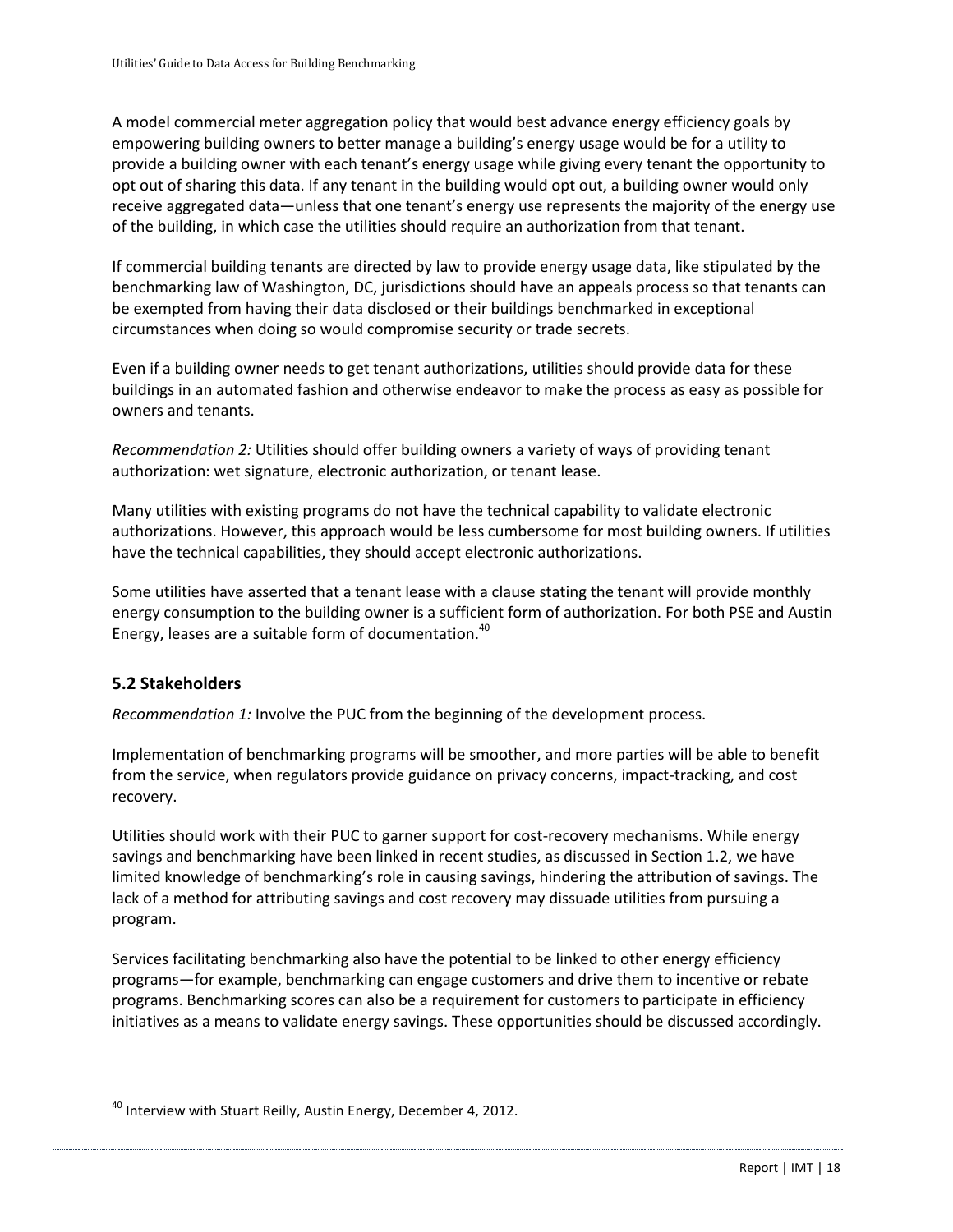The Department of Energy's State Energy Efficiency Action Network (SEE Action) will release a "A Utility Regulator's Guide to Data Access for Commercial Building Benchmarking" that supports the increased role by regulators in supporting data access and reviews key decisions points and recommendations for the development of automated data exchange systems for regulators. $41$ 

*Recommendation 2:* Include all relevant stakeholders in design and implementation discussions to ensure a functional and user-friendly system.

It is critical for the utility to involve all relevant stakeholders when developing an automated data exchange system. When ComEd designed EUDS, it consulted account managers, the marketing and IT departments, EPA, customers, customer service representatives, billing system, legal team, building owners, and third party service providers. Software firms, like Calico Energy Services or UtilityStudio may also be key players or technical resources.

In contrast, when creating its automatic benchmarking service, PSE was moved hastily to comply with the Washington state benchmarking mandate. It did not have an understanding of customer demand for the service, so the initial result was a compliance tool that was not user-friendly.

## <span id="page-19-0"></span>**5.3 Integration and Coordination with Existing Policies and Systems**

*Recommendation 1:* Weigh the pros and cons of hiring outside software consultants and consider the timing of upgrades to other IT services.

One important decision utilities will have to make is whether or not to hire outside consultants to build the system. For example, ComEd and PECO both decided to use a third party, Calico Energy Services, to build their tools, citing lack of available internal resources.

Many utilities are in the process of updating or planning upgrades to their technical infrastructures, in some cases to accommodate new technologies like Smart Grid. Utilities may want to consider coordinating initiatives and possibly delay the release of automated data exchange services to incorporate the functionality into a new system, rather than adding onto a legacy system.

*Recommendation 2:* Compare the costs and ease of adding onto the functionality of existing CIS compared to building a separate infrastructure for the automated data exchange services.

As described in Section 4.3, one of the largest technical hurdles that a utility faces when developing automated data exchange services is integrating with existing technical infrastructure. For example, collecting consistent data for a building that may have gaps in tenancies or turnover may not be feasible if existing systems cannot store data for accounts that have been closed. ConEd ran into this obstacle during its first year of providing aggregated data to building owners. To solve this problem, in 2012, ConEd began using a newly created software program to generate electric aggregated consumption reports. This program accesses information from a data warehouse and aggregates the data based on meter reading cycles using a special algorithm to identify areas where data is incomplete and fill in the information prior to generating an energy usage report. This process eliminates the need for end users to identify abnormal billing cycles and extrapolate for missing data, as they had to do previously.

<sup>&</sup>lt;sup>41</sup> SEE Action Network. www1.eere.energy.gov/seeaction/.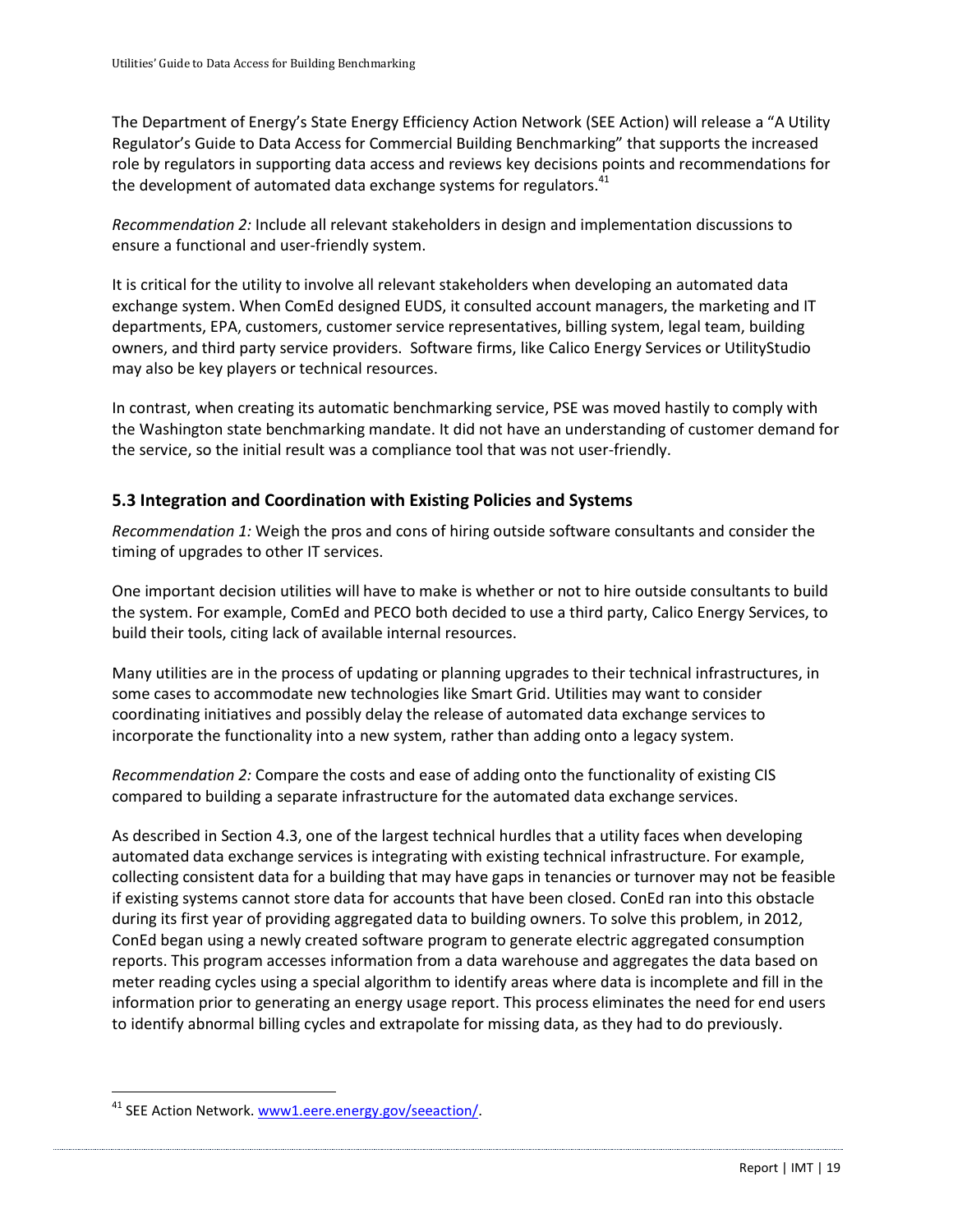A 2009 study of the programs set up by the California utilities also determined that, instead of drawing data from existing CIS,

a better setup is for utilities to have a separate data warehouse where usage data is replicated on a daily basis to support utility programs including demand side management efforts. This infrastructure allows a utility to build ABS without adding additional requirements to the enterprise CIS. To effectively address this issue, a utility will want to make a thorough upfront comparison of its specific infrastructure and the ABS web services to plan the data access approach.<sup>42</sup>

PG&E is one utility that followed this approach.

*Recommendation 3:* Building owners should be able to provide either meter or account numbers to define their buildings.

A utility's existing infrastructure will constrain how a building owner will be able to define a building in an automated data exchange service. One key feature that makes ComEd's EUDS user-friendly is that users only need to input a building's service addresses to pull up an active tenants list. ComEd was able to offer this service because it had already mapped meters to building services addresses. However, accurately mapping meters to building addresses is a huge undertaking and most utilities will not have this ability. If that is the case, building owners should be able to provide either meter or account numbers (if technically feasible). Meter numbers, which are usually in building common spaces, are easier for building owners to acquire than account numbers and are linked to less sensitive information. Moreover, meter numbers for a building usually stay constant (unless a utility renumbers its meters), while account numbers will change whenever there is turnover in the space. Utilities should retain customer-inputted data mapping meters to each building address from year to year and make the information available to future buyers or operators of the building.

## <span id="page-20-0"></span>**5.4 Data for Impact-Tracking**

 $\overline{a}$ 

*Recommendation 1:* Collect data for impact tracking, and identify data points that need to be gathered at the beginning of the system design process.

Because there is no foolproof method to measure the benefits of benchmarking and because there has been little pressure to justify costs, data collection for impact tracking has not been a primary focus for utilities with existing programs. Moreover, many utilities built their systems in haste to comply with mandates, so they did not devote the resources necessary for data collection. However, to get full value from a benchmarking program, a utility needs to track a minimum set of values.

Utility programs that leverage benchmarking provide examples of how data from benchmarking services can be used internally to get the maximum benefit from resources. Benchmarking is already being used to validate savings, as described in Section 2.2. Automated data exchange services would allow utilities to collect data on such a scale that benchmarking scores could also be used to verify the impact of other energy efficiency programs or as baselines for demand response programs, as suggested by the National

<sup>42</sup> Heschong Mahone Group. *California's Automated Benchmarking System Cost Summary. July 7, 2009.*  [http://www.h-m-g.com/downloads/energybenchmarking/For%20Utilities/CA%20ABS%20Cost%20Summary%207-](http://www.h-m-g.com/downloads/energybenchmarking/For%20Utilities/CA%20ABS%20Cost%20Summary%207-7-09.pdf) [7-09.pdf.](http://www.h-m-g.com/downloads/energybenchmarking/For%20Utilities/CA%20ABS%20Cost%20Summary%207-7-09.pdf)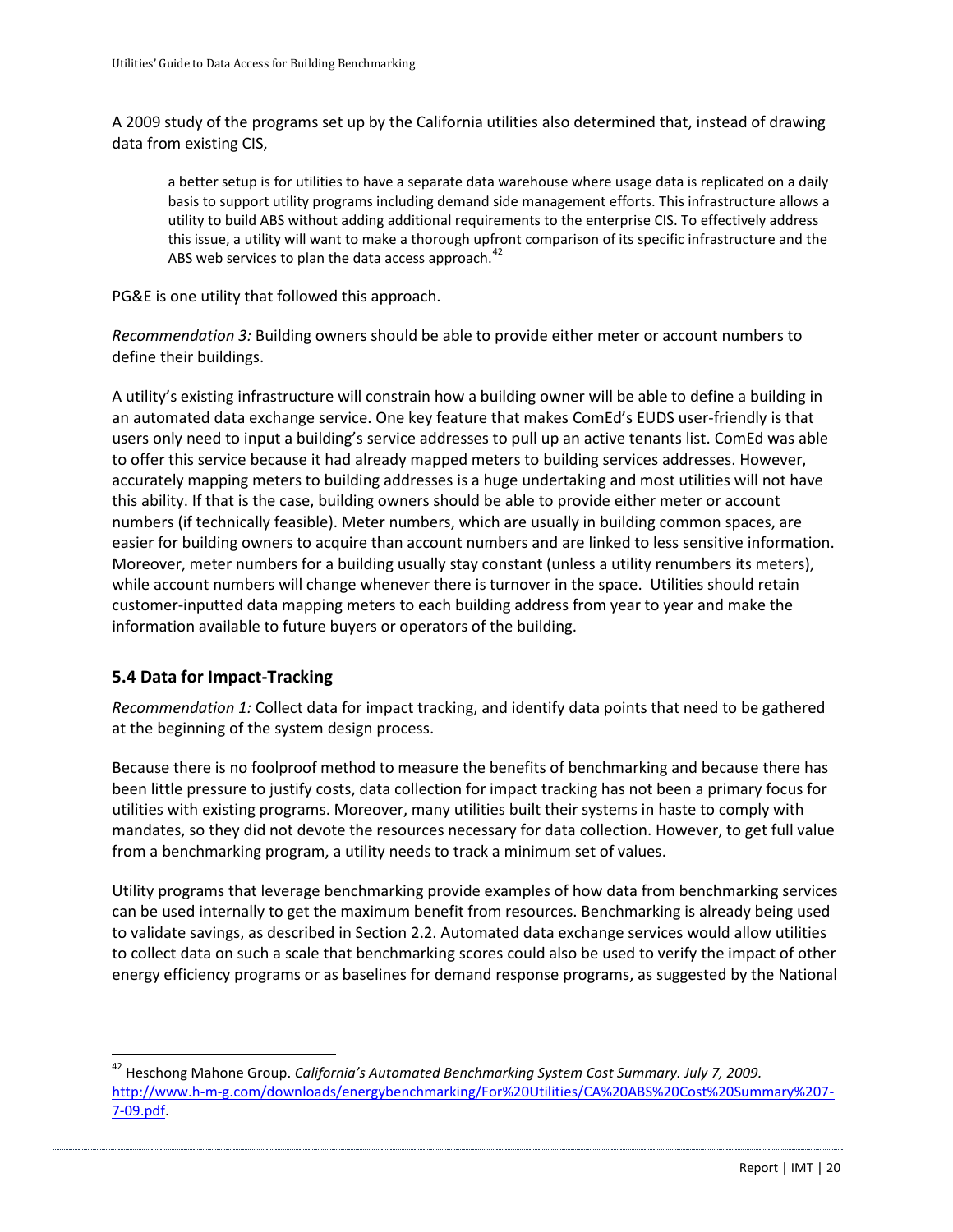Action Plan for Energy Efficiency,<sup>43</sup> as well as to better target and focus other energy efficiency initiatives.

Data tracking the impact of benchmarking programs would also be useful on a larger scale to link energy savings to these programs.

A utility needs to identify the variables to track at the beginning of the design process to be able to devote sufficient IT resources, build out technical infrastructure, and ensure that the utility's online Terms and Conditions of Use allow utilities to capture the data that flows through the exchange service for measurement and evaluation purposes. For example, the CPUC 2012 evaluation team of California utilities' benchmarking programs could not complete its planned analysis because there was not as much benchmarking data available for analysis as the team originally anticipated. One reason for this was because "the utilities were not readily able—or not able to at all—to connect building-level utility ABS data to customer data at the meter level."<sup>44</sup> Nevertheless, the team pinpointed several variables that were technically feasible for the utilities to collect, as long as they addressed the three aforementioned barriers. The list of variables can be found in Table 2 in the Appendix.

## <span id="page-21-0"></span>**5.5 Functionality Overview**

 $\overline{a}$ 

These recommendations advise utilities on creating a user-friendly and scalable system.

*Recommendation 1:* Create a "one-stop shop" that incorporates data from all utilities in the region, so users do not have to go to separate services for gas, electric, water, steam, etc.

Portfolio Manager requires inputting all types of energy used in a building to get a complete benchmarking score. However, as of yet, no one automated data exchange service that requests data from multiple utilities in a region exists to cover all types of utilities. One of Seattle building owners' principal complaints about the benchmarking requirement is that, because separate utilities provide electric, gas, and steam services, they have to go to three different automated data exchange interfaces to get all of the required data for a building.<sup>45</sup> ComEd agrees that, in hindsight, collaborating with the region's gas utility would have improved EUDS and made it even more customer-friendly.<sup>46</sup>

At minimum, utilities should work with other utilities in the region to standardize aggregation policies and authorization forms, so that building owners will only have to learn one process and collect one form from each tenant.

*Recommendation 2:* Build system in a modular fashion, so that it is easy to integrate extra functions into the system.

<sup>43</sup> National Action Plan for Energy Efficiency (2008). *Utility Best Practices Guidance for Providing Business Customers with Energy Use and Cost Data*. ICF International. 2008. [www.epa.gov/eeactionplan.](http://www.epa.gov/eeactionplan)

<sup>44</sup> NMR Group. *Statewide Benchmarking Process Report*. Submitted to California Public Utilities Commission. April 2012.

<sup>&</sup>lt;sup>45</sup> Presentation by Chris Thompson. "Energy Data and Benchmarking." Energy Efficient Buildings Hub Regional Data Management Working Group Meeting, October 25, 2012.

<sup>46</sup> Personal communication with Kevin Bricknell, Commonwealth Edison, October 25, 2012.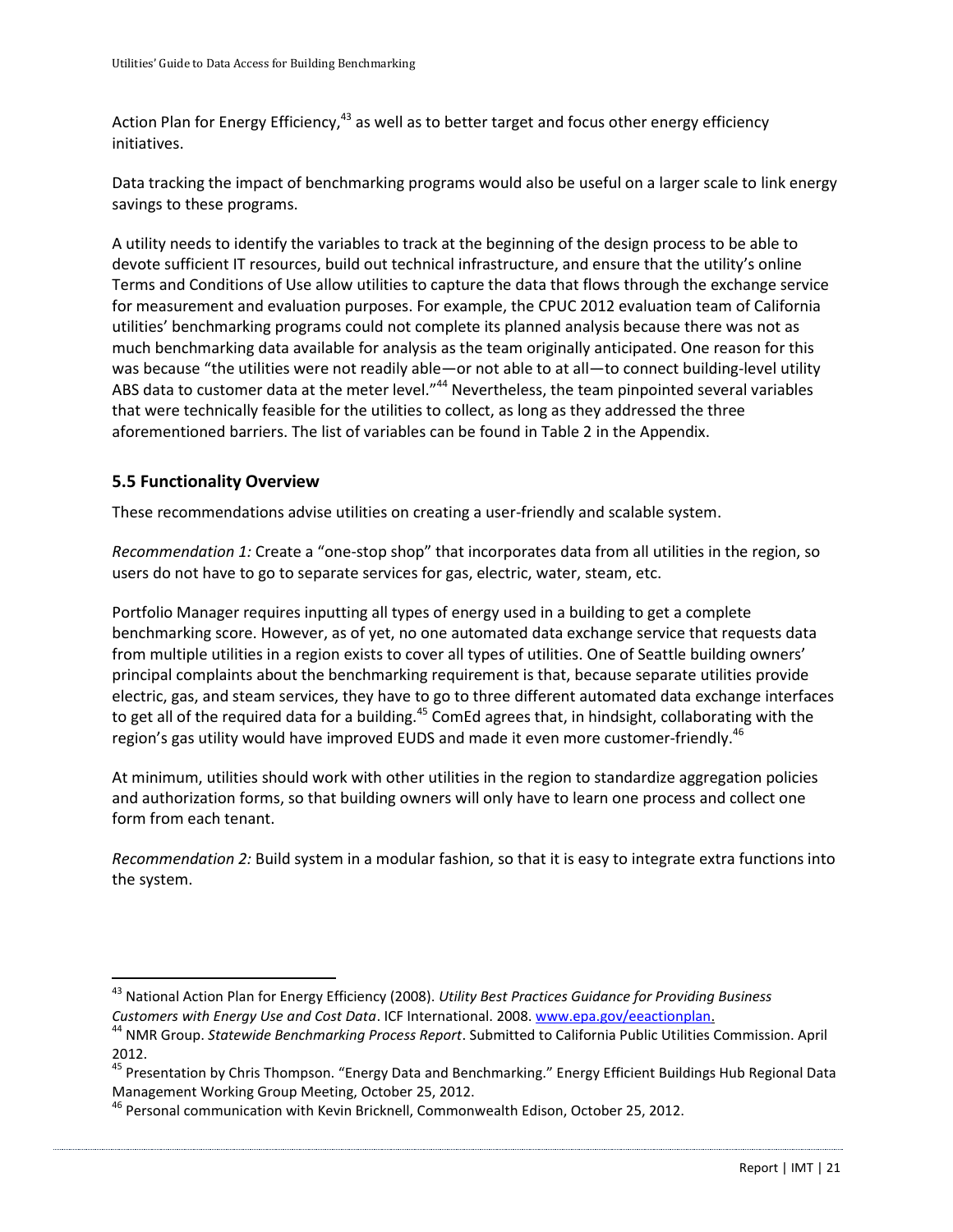If it is not feasible for regional utilities to coordinate, utilities should design a system that can be easily integrated with other systems in the future. Generally, developing a modular system that can be easily changed or added onto is crucial for scalability, enhancements, and easy maintenance.

*Recommendation 3:* Make the data collection and data entry processes as automated as possible.

Some utilities, including ConEd in New York City, deliver aggregated data at the request of customers by manually collecting and sending data in a spreadsheet. However, if demand for these services increases as expected, manual services are too labor-intensive to be sustainable. For example, Kevin Bricknell of ComEd estimates that it would take a staff of 40 or 50 people to keep up with ComEd's aggregated data requests.<sup>47</sup> To create a scalable and user-friendly solution, utilities should aim to automate as much of their service as possible.

An automated solution is also more user-friendly. Ideally, data will be uploaded automatically into Portfolio Manager (possibly in Green Button format – see below) and will not need to be input by the user into the service. Utilities can offer to also provide other formats of data, like Green Button and Excel spreadsheets, that customers can use for energy management purposes. The top priority should be automatic upload to Portfolio Manager.

*Recommendation 4:* Build an automated system that includes a subscription service—customers should be able to "set it and forget it."

A system should also feature an automated subscription service. Once a user sets up an account, he should not have to keep going back into the system to have monthly data repopulated into Portfolio Manager. A chief criticism of PSE's current service is that it does not have a subscription feature. PSE will likely add a subscription service into the next version of its system.<sup>48</sup> On the other hand, once the initial authorization has been completed, the system developed by Seattle City Light will continue to upload aggregate building data every three months, almost completely eliminating the need for any intervention on the part of the building owner other than confirming any changes to the meters serving the building. $49$ 

The utility should also update data links if meter numbers change—a building owner should not need to re-submit the parameters that define the building.

*Recommendation 5:* Build quality assurance measures into the system.

 $\overline{a}$ 

The responsibility of entering all building meters lies with the building owner. Utilities can, however, provide quality assurance to minimize errors and missed building meters. For example, ComEd has meter verification built into EUDS. Once a customer enters all service addresses for a building, the tool pulls up a list of tenants for the user to verify.

Advanced systems with built-in meter verification can also integrate a function to flag users who delete meters or alter tenant lists. In jurisdictions with mandatory benchmarking requirements, such features can be used to support compliance and improve data quality.

 $^{47}$  Personal communication with Kevin Bricknell, Commonwealth Edison, September 20, 2012.

<sup>&</sup>lt;sup>48</sup> Presentation by Chris Thompson. "Energy Data and Benchmarking." Energy Efficient Buildings Hub Regional Data Management Working Group Meeting, October 25, 2012.

<sup>&</sup>lt;sup>49</sup> Personal communication with Jayson Antonoff, Global Buildings Performance Network, January 11, 2013.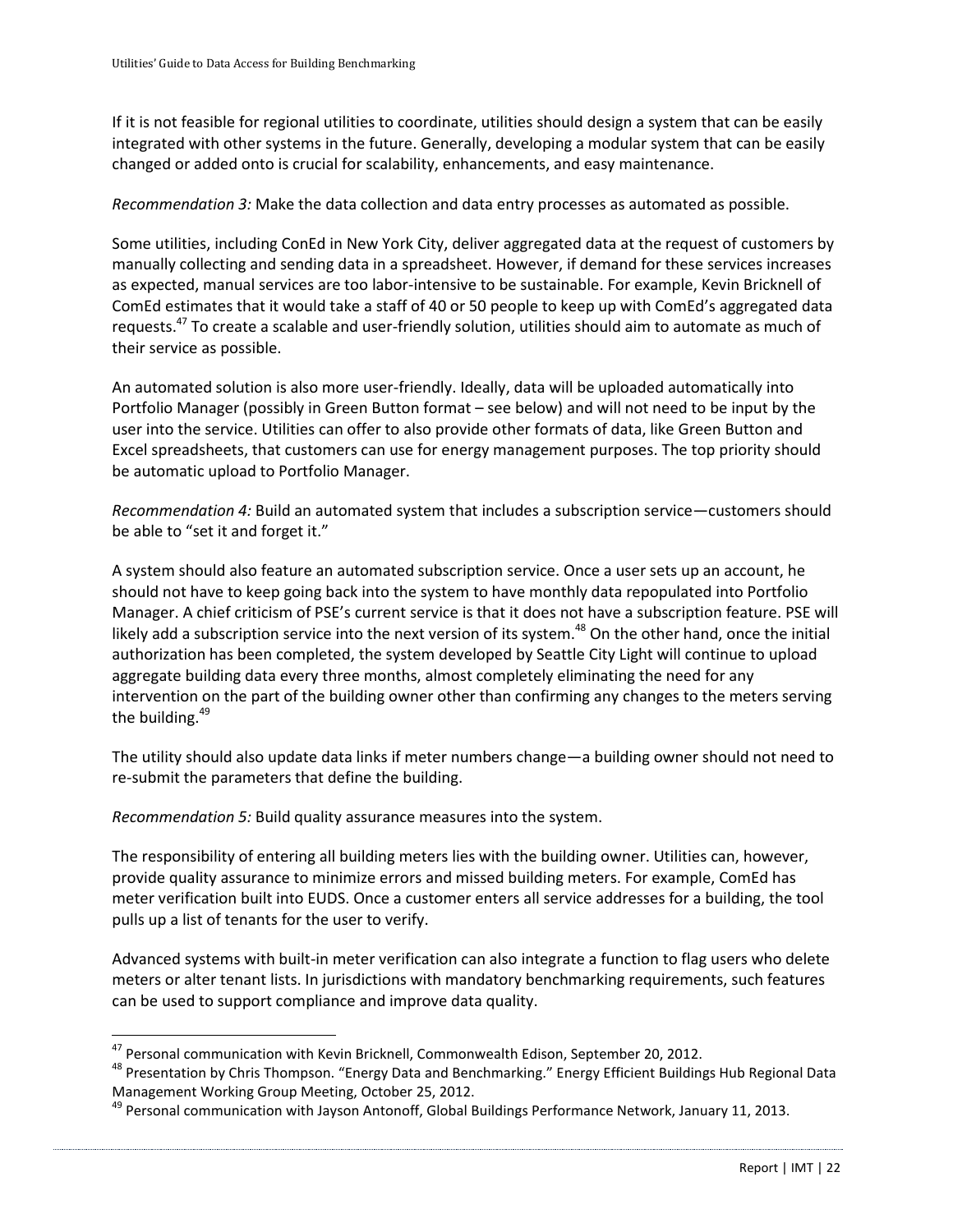The authors of the 2012 CPUC report questioned the validity of a substantial portion of the dataset that the utilities provided for analysis of their benchmarking programs and deemed it was unsuitable for evaluation purposes—the dataset contained a much higher portion of very low and very high scores than would be expected. One proposal to mitigate this issue is for EPA to incorporate a checkbox into Portfolio Manager that a user could mark to indicate all the meters known to be associated with the building and all of the facility's attributes had been successfully entered.<sup>50</sup>

*Recommendation 6:* Create resources for customers to walk them through the process.

How-to guides and step-by-step documents with pictures and diagrams are instrumental in creating a user-friendly system.

*Recommendation 7:* Consider how the tool can be used beyond benchmarking and facilitate better energy management.

An automated data exchange system's benefits extend beyond a benchmarking score. To realize its potential as a gateway to other energy efficiency programs, a utility should also develop resources that lead customers to other energy efficiency programs.

PSE has found that demand for their tool is high—but users want and expect even more from the service. Specifically, customers ask for cost data and interval data. While cost data does not facilitate benchmarking, it would help building owners make the case to tenants for energy efficiency improvements and overcome the split incentive barrier. PSE is looking at various options for providing cost data through its benchmarking tool.<sup>51</sup>

Nevertheless, utilities should explore what level of data they can technically and legally provide and how the tool's benefits can be expanded to go beyond benchmarking. Providing cost or more granular meter data are just two examples of what building owners would find helpful as they make energy efficiency improvements.

# <span id="page-23-0"></span>**6. Ongoing Work**

 $\overline{a}$ 

#### <span id="page-23-1"></span>**6.1 Green Button**

Inspired by the idea that if consumers are armed with their energy usage information, they will make more informed energy decisions and save energy, Green Button is an industry-led effort responding to a White House-issued challenge to provide utility customers with convenient access to their energy usage data via a portal on a utility's website. The Green Button "Download My Data" function allows users to download their monthly, daily, hourly, or 15-minute interval energy usage data, depending on what the utility can make available, as an XML file. Green Button "Connect My Data" is a mechanism for a customer to authorize a third-party service provider to automate access to their utility data.<sup>52</sup>

<sup>50</sup> NMR Group. *Statewide Benchmarking Process Report*. Submitted to California Public Utilities Commission. April 2012.

<sup>&</sup>lt;sup>51</sup> Personal communication with Chris Thompson, Puget Sound Energy, February 5, 2013.

<sup>52</sup> http://www.greenbuttondata.org/greenabout.html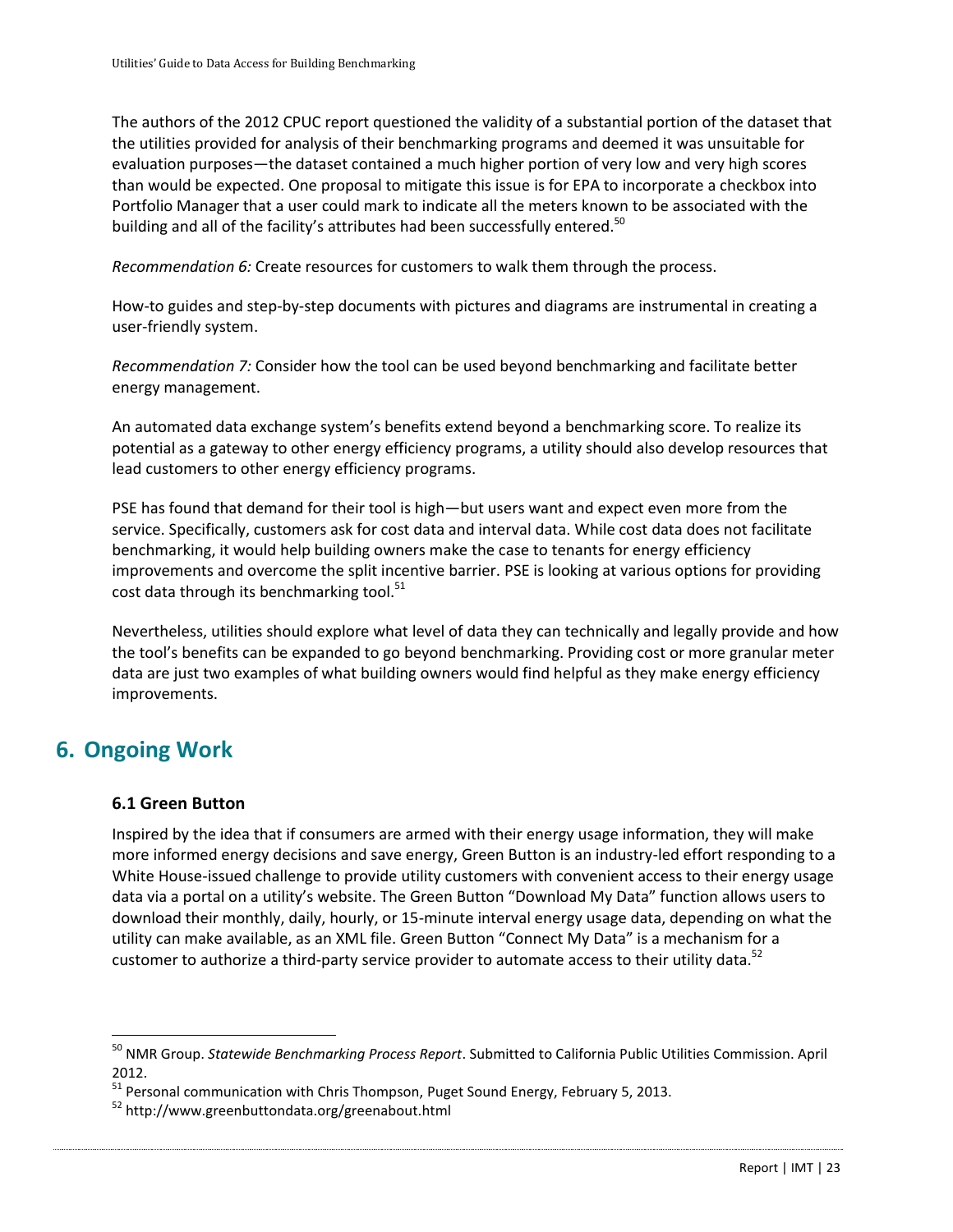The initiative establishes a standard data format for consumer-accessed utility data that maintains privacy and security. Standardizing the format creates a large-scale market for software developers and energy service providers to develop applications that empower the consumer to better use and understand their energy usage data. It also makes it easier for property owners with buildings in multiple regions to set a portfolio-wide data access and energy management goal.

Since Green Button launched in January of 2011, 35 utilities, serving 36 million households, have committed to or have already implemented Green Button.<sup>53</sup> As a robust, open industry-embraced standard, Green Button facilitates the creation and utilization of applications ("apps") that use utility consumption data as an input or output. In the last two years, a host of businesses large and small have created Green Button apps. Most apps are focused on the single-family market, but some serve the commercial market. Companies that serve the commercial buildings market have also committed to make their platforms Green Button-enabled. Some observers, including electric utility representatives, believe that there is much greater demand for utility consumption data for commercial and multifamily buildings than for single-family residential and that with Federal encouragement, the use of Green Button for commercial buildings and applications could dwarf its single-family use.

## 6.1.1 Integration with Portfolio Manager

Currently, most utilities provide electricity use data in the Green Button format for single-family homes or facilities that have a single meter. Green Button backers envision expanding Green Button to serve all American households and businesses and to facilitate benchmarking for commercial and multifamily buildings served by Portfolio Manager. In its present state, Green Button is not the ideal solution for data access for benchmarking: customers have to use a third-party conversion tool or manually enter their energy consumption data into Portfolio Manager, and it is focused on providing electricity data though there are a few utilities providing natural gas use data in the Green Button format. Furthermore, while it allows for data from an unlimited number of meters in a single record, it has only been used for single meters to date.

EPA and White House Council on Environmental Quality (WH CEQ) are considering providing a built-in tool to seamlessly import Green Button-formatted data into Portfolio Manager. EPA, WH CEQ, DOE, National Institute of Standards and Technology, and other Federal agencies should continue collaboration and quickly move forward on this incorporation. The White House should move as quickly as practical to help expand the use of Green Button to support gas, water and other utility data.

Integrating Green Button into Portfolio Manager provides many advantages as a solution to facilitating benchmarking. For utilities that have committed to Green Button, many are hesitant to pursue two types of data access program and see integration as more cost-effective. A standard format would make it easier for large property owners with buildings in areas served by different utilities to benchmark, as discussed in Section 3.1. A Green Button initiative would accelerate national momentum pushing enhanced data access and benchmarking.

There are other applications available that transfer Green Button data to Portfolio Manager. For example, Melon, an energy efficiency company, has developed a web-based tool for owners and managers of commercial properties.<sup>54</sup> Third-party service providers who benchmark buildings on behalf

 $\overline{a}$  $53$  Ibid.

<sup>54</sup> http://www.melonpower.com/product.html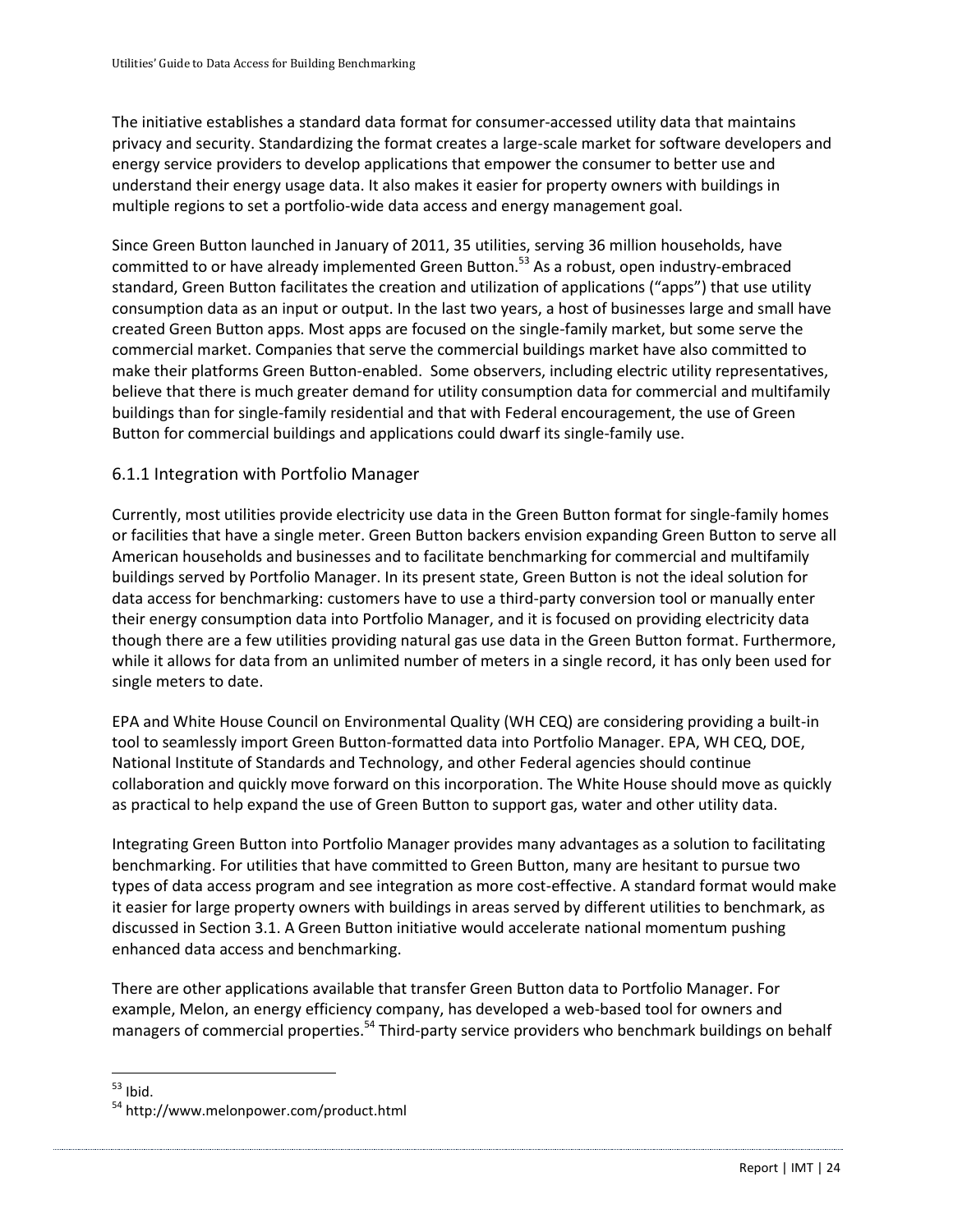of building owners could also enable their platforms to absorb energy consumption data in the Green Button format as well as convert data into the Green Button format.

## <span id="page-25-0"></span>**6.2 Other Federal Efforts**

6.2.1 DOE SEE Action Network's "A Regulator's Guide to Data Access for Commercial Building Energy Performance Benchmarking"

SEE Action Network, an effort led by DOE and EPA, will publish a resource titled "A Utility Regulator's Guide to Data Access for Commercial Building Energy Performance Benchmarking." It will be available in March 2013.

The paper makes the case for benchmarking for utilities and regulators and provides recommendations and key considerations and decision points for implementation of improved data access programs for the purpose of benchmarking for regulators and policymakers.

#### 6.2.2 Code of Conduct

DOE Office of Electricity Delivery and Energy Reliability, along with the Federal Smart Grid Task Force, has assembled a multi-stakeholder group to produce a Voluntary Code of Conduct with a focus on customer data privacy practices for utilities and third party providers.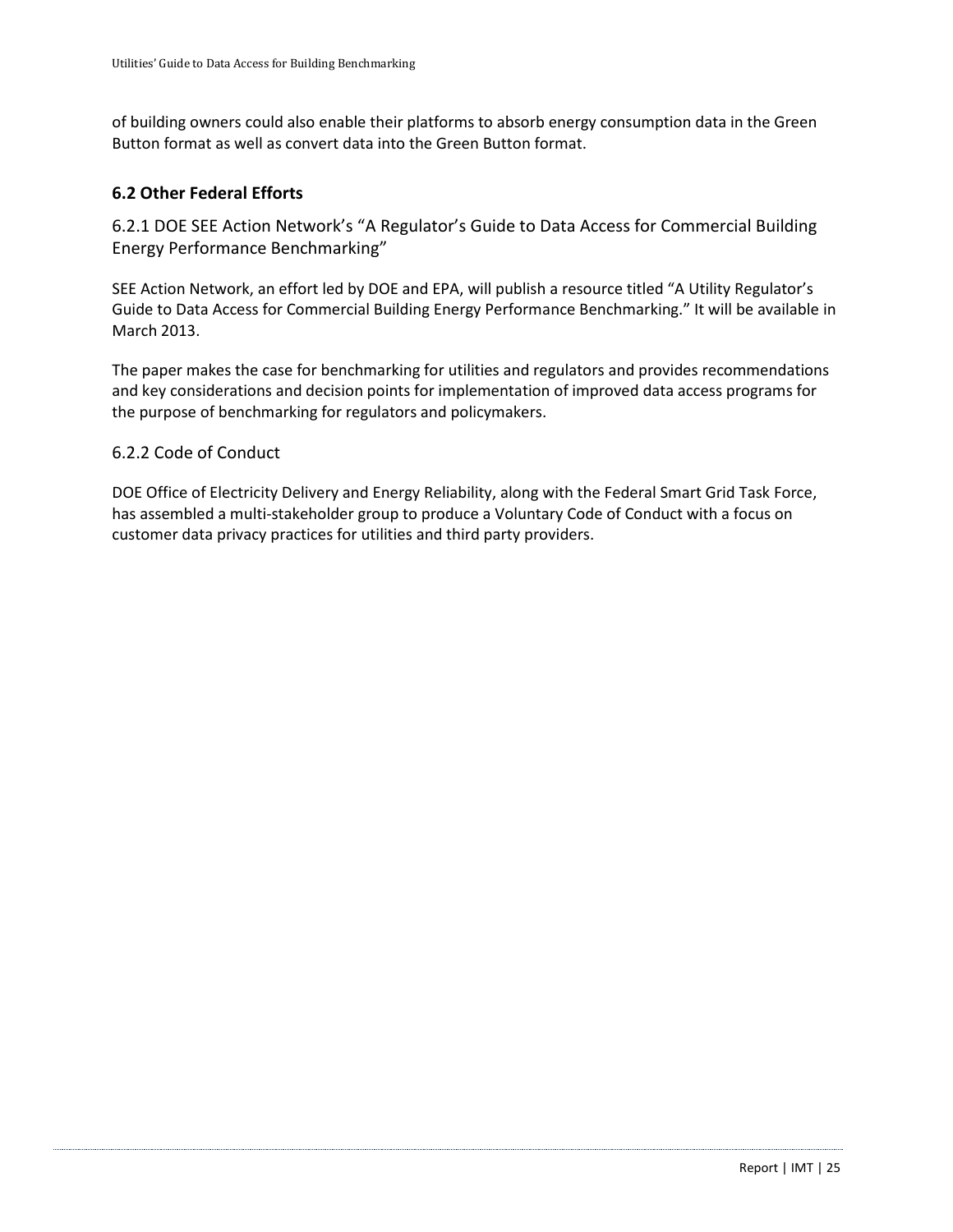# <span id="page-26-0"></span>**Appendix 1. Case Studies**

#### **ComEd's Energy Usage Data System, Illinois**

ComEd, an investor-owned electric utility serving 3.8 million electric customers in the greater Chicago and northern Illinois regions,<sup>55</sup> rolled out its Energy Usage Data System (EUDS) in 2008. Prior to that date, ComEd handled energy data requests from building owners and management companies by providing the requested data in a spreadsheet on a one-off basis for a fee of about \$600. About 70 owners or management companies in total received whole-building data, and it took ComEd about 10 to 12 days to respond to each request. In the fall of 2007, ComEd agreed to automate this process and selected Calico Energy Services to develop its EUDS. The program was funded by all commercial customers as a part of the "Market Transformation and Education" section in ComEd's energy efficiency plan; the system cost about \$300,000 to set up with an ongoing annual licensing and maintenance fee of \$75,000.<sup>56</sup> As a Market Transformation program for the commercial sector, ComEd does not have to attribute energy savings to or perform a cost-benefit analysis for the individual program.

Calico began work on the software in March 2008, and the system was complete by that summer and fully rolled out by October 2008. ComEd realized that a majority of the buildings in the Chicago area were separately metered and many had hundreds of tenants, so it was critical for the system to provide aggregated data. Building owners can use the system to receive aggregated data for buildings with at least 4 meters; for buildings with fewer meters, building owners must contact the benchmarking team.

A building owner or manager must contact their account manager (if they are a large commercial user) or ComEd to set up an account. They receive a unique user login; ComEd does not provide access for third-party service providers hired by building owners. The building owner needs to relay the user information if desired. The system automatically uploads whole-building data to Portfolio Manager (though users have the option to manually input data) within 24 hours of a request, and users can set either one-time or recurring data requests. Customers define buildings by inputting all of its service addresses. EUDS will then pull up a list of all of the open accountholders in the building, and the user must verify that the list includes all active tenants. A recent upgrade of the system has extended the service to single-tenant buildings, like stand-alone stores or restaurants.

As of October 2012, 582 building managers or owners have used EUDS for 3,283 individual buildings—an increase in demand of almost 4,600% since 2008.<sup>57</sup> This surge cannot be attributed solely to the new data system. ComEd advertises the service and encourages customers to benchmark as a gateway to its other incentive programs.<sup>58</sup> According to Kevin Bricknell, ComEd's Program Manager of Marketing and Environmental Programs, ComEd is pleased with the benefits the service provides. EUDS is user-friendly and empowers customers—it saves building owners time and gives customers benchmarking scores,

<sup>&</sup>lt;sup>55</sup> https://www.comed.com/about-us/company-information/Pages/profile.aspx.

<sup>56</sup> Presentation by Kevin Bricknell. "Energy Usage Data System." Energy Efficient Buildings Hub Regional Data Management Working Group Meeting, October 25, 2012.

 $57$  Ibid.

<sup>&</sup>lt;sup>58</sup> Se[e https://www.comed.com/Documents/business-savings/fact-sheets/EUDS\\_FS.pdf](https://www.comed.com/Documents/business-savings/fact-sheets/EUDS_FS.pdf) for example marketing materials.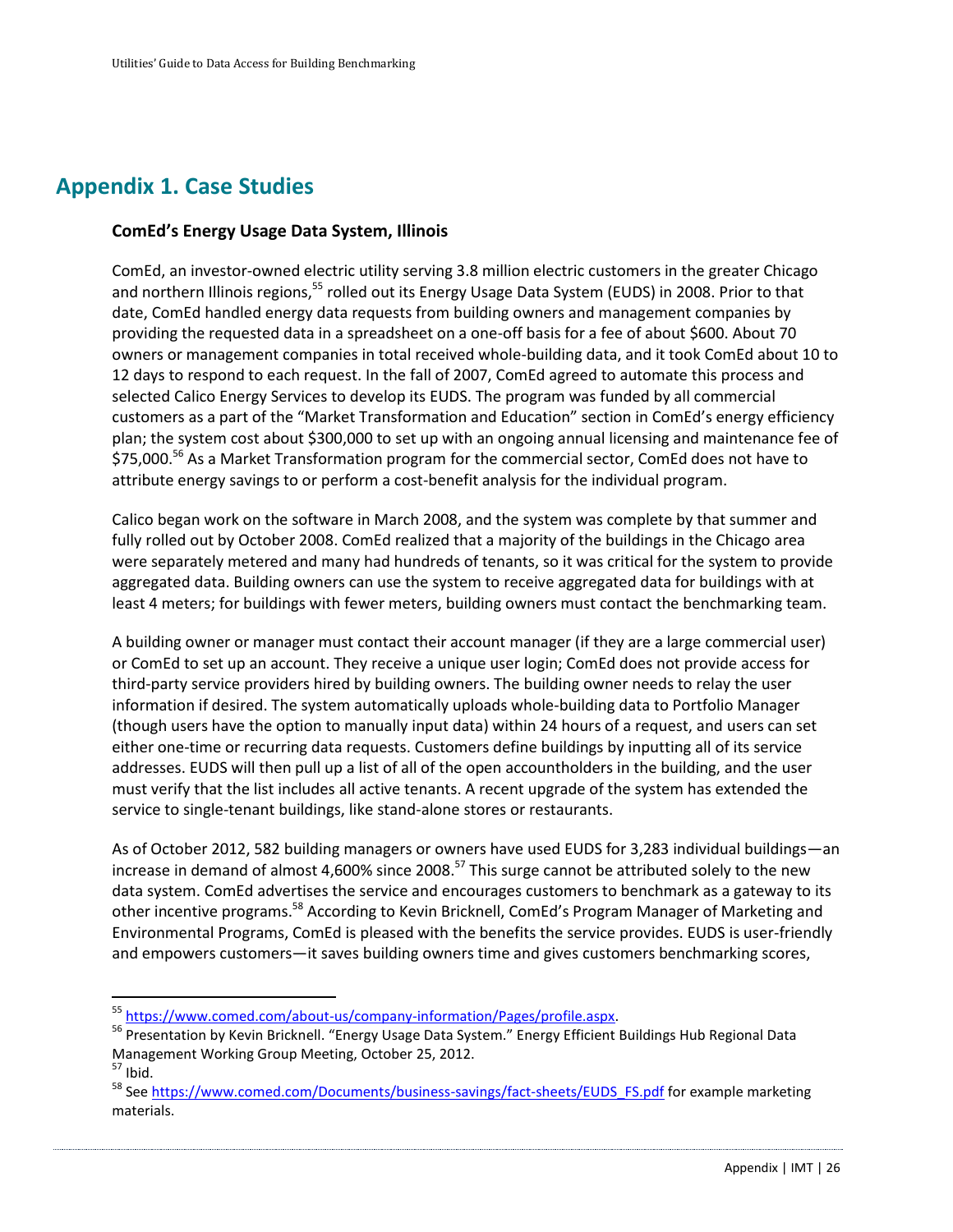graphs, and reports to help building owners plan for, justify, and implement energy efficiency upgrades. ENERGY STAR even awarded ComEd its Special Recognition Award for Innovation in Customer Service in 2009 for its initiative. Without the automated service, ComEd would not be able to support all of the data requests it is currently receiving; the utility would need a staff of 40 or 50 people to manually respond to all of the requests.<sup>59</sup>

## **Puget Sound Energy's Automated Benchmarking Service, Washington**

Puget Sound Energy (PSE), a natural gas and electric utility located in Washington State, released its ABS in 2010 in response to mandatory benchmarking laws passed at the state level and in Seattle (PSE serves Seattle with electricity). The system, built as a compliance tool, was funded by the general budget,<sup>60</sup> and was initially developed by an IT consulting firm.

To request whole-building data, a building owner must provide all of the meters and the last four digits of every account number in the building. If there are fewer than five accountholders in the building, users must provide tenant authorizations. Otherwise, building tenant data can be automatically uploaded. The interface is contained within Portfolio Manager and, after submitting identification and authorization forms, a building owner receives a one-time 24-month upload of aggregate consumption data within one or two days. A PSE employee must check that a building owner has submitted all of the necessary forms before verifying that the consumption data may be uploaded. PSE has pictures and how-to guides online to guide users through the process. $61$ 

Demand for the service is high, with over 6,000 participants since the service's inception. However, customer satisfaction is mixed. The system requires a lot of data collection on the part of the building owner. Moreover, users in Seattle also need to access portals by the two other city utilities (Seattle City Light and Seattle Steam) to get all of their fuel consumption data to comply with Seattle's benchmarking law, a process that users find difficult to navigate. Building owners also ask for more automation, a subscription service, and more granular data, including individual meter consumption and cost data. The process was built without much knowledge about customer demand or input from stakeholders or Washington Utilities and Transportation Commission (WUTC).

PSE is working on a new system to be released with the Portfolio Manager in 2013 that will likely be more customer-friendly, require users to collect less data, and feature a subscription service. Its goal for the new system is to look beyond benchmarking and create a link to other energy efficiency programs. To reflect this objective and the benefits inherent in the system, PSE will most likely fund the program as part of its energy efficiency portfolio.

The utility still has to determine how to overcome legal and technical challenges. It has identified the three greatest hurdles as: 1. How to respond to requests that are not necessarily from PSE customers, 2. privacy laws that are out-of-date or conflicting, and 3. The fact that the current utility infrastructure does not define a building (i.e., meters are not linked to addresses).

## **Department of Environmental Protection, New York**

<sup>&</sup>lt;sup>59</sup> Interview of Kevin Bricknell, ComEd, September 20, 2012.

<sup>&</sup>lt;sup>60</sup> Presentation by Chris Thompson. "Energy Data and Benchmarking." Energy Efficient Buildings Hub Regional Data Management Working Group Meeting, October 25, 2012.

<sup>&</sup>lt;sup>61</sup> See http://www.pse.com/accountsandservices/PropertyManagers/Pages/Automated-Benchmarking.aspx.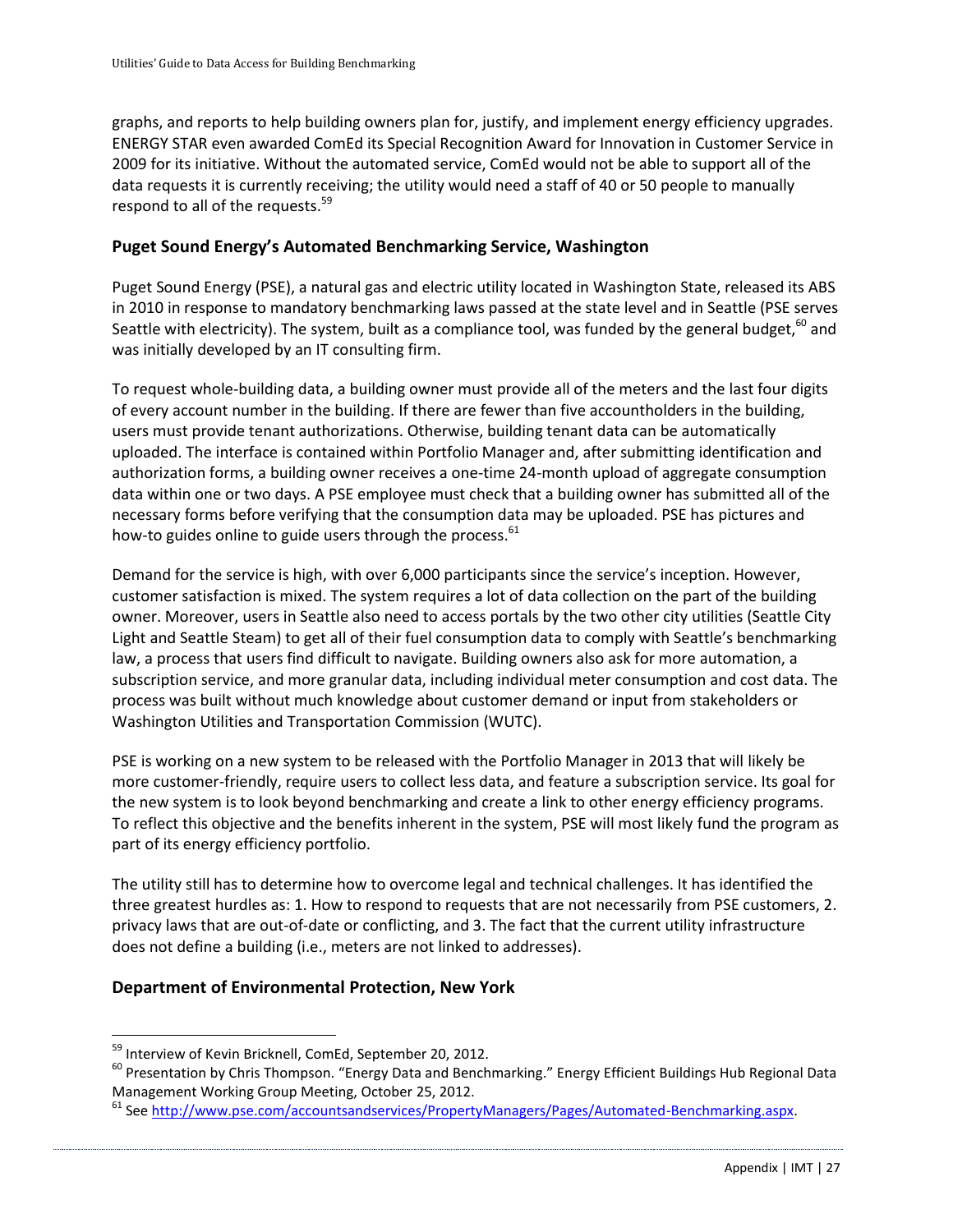New York City's LL84 requires building owners to benchmark their energy and water usage.<sup>62</sup> To support compliance, the municipal water utility, DEP, developed its Automated Meter Reading System, becoming the first water utility in the country to provide automated data services. Small building owners now get water consumption data four times per day, while hourly data is available for large buildings. Building owners are billed on a quarterly basis and, prior to the implementation of the Automated Meter Reading System, their bills were the only indication of water usage that DEP provided. This new system represents a significant improvement and opportunity for managing water use.<sup>63</sup>

To retrieve their usage information, customers need to provide an account number, borough block, and lot number. The system requires a lot of input from the customer, making the name "Automated Benchmarking" somewhat of a misnomer and hindering third-party service providers' access to the system.

Several hundred buildings voluntarily benchmarked their water usage last year (the water benchmarking requirement for the city does not kick in until 2013), revealing the huge potential for untapped savings. While office buildings used about the same amount of water per square foot, there was a huge discrepancy between high and low users in the multifamily sector—and that information was finally in the hands of the property owners. The tool also includes a function for users to trigger alarms if water usage surpasses a set threshold, allowing customers to detect leaks. DEP uses the service as a demand management tool; it also tracks customer usage and proactively reaches out to customers as it identifies leaks, which has saved customers \$26 million as of February 2013.<sup>64</sup>

DEP will be working with ConEd, New York City's electric, gas and steam utility, on automating ConEd's aggregated data request service. ConEd currently manually responds to customer data requests by sending aggregated data in a spreadsheet. It is planning on rolling out an automated service in the future.

# <span id="page-28-0"></span>**Appendix 2. Data to be Collected for Impact Tracking**

| Type                        | Variable                             |
|-----------------------------|--------------------------------------|
| User/Customer Info          | Utility Customer ID                  |
|                             | User's name and email address        |
|                             | Dates entry was created and modified |
| <b>Building Information</b> | Building identifier, name, address   |
|                             | Climate zone                         |

**Table 2. Variables Critical for Tracking Progress as Identified by the NMR Group for CPUC<sup>65</sup>**

 $\overline{a}$ <sup>62</sup> [http://www.nyc.gov/html/gbee/html/plan/ll84.shtml.](http://www.nyc.gov/html/gbee/html/plan/ll84.shtml)

63 Presentation by Albert Kramer. "Local Law 84 Automated Benchmarking." Energy Efficient Buildings Hub Regional Data Management Working Group Meeting, October 25, 2012.

<sup>64</sup> Personal communication with Albert Kramer, Department of Environmental Protection, February 1, 2013.

<sup>65</sup> NMR Group. *Statewide Benchmarking Process Report*. Submitted to California Public Utilities Commission. April 2012.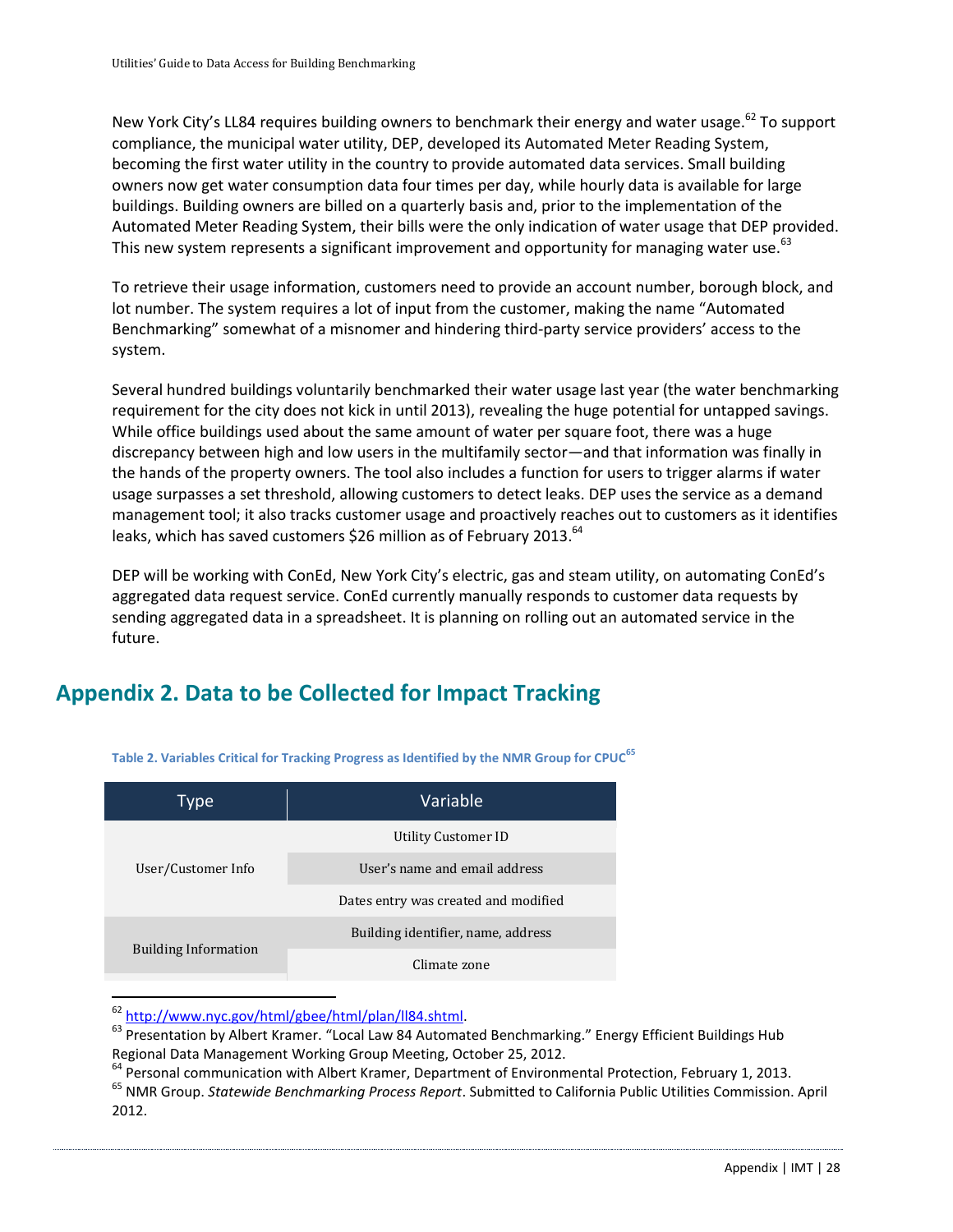|                                                                             | Portfolio Manager defined type of space                                         |  |
|-----------------------------------------------------------------------------|---------------------------------------------------------------------------------|--|
|                                                                             | Year in which building was built                                                |  |
|                                                                             | Gross Floor Area                                                                |  |
|                                                                             | Site and Source EUI                                                             |  |
|                                                                             | Total greenhouse gas emissions                                                  |  |
|                                                                             | <b>ENERGY STAR score</b>                                                        |  |
|                                                                             | ENERGY STAR's score's year of issuance                                          |  |
|                                                                             | Years the facility earned the ENERGY STAR label                                 |  |
|                                                                             | Other building characteristics used to generate the<br>score                    |  |
|                                                                             | Meter names and numbers as entered by the user                                  |  |
|                                                                             | Identifier for the meter as defined in Portfolio<br>Manager                     |  |
|                                                                             | Identifier for the meter as defined by utility                                  |  |
|                                                                             | Customer indicator Residential/Non-residential                                  |  |
|                                                                             | Service Type (Gas/Electric)                                                     |  |
| Meter information                                                           | Energy Type as entered by the user                                              |  |
|                                                                             | Units in which consumption is measured                                          |  |
|                                                                             | Identifier and name of space                                                    |  |
|                                                                             | Flag if meter is inactive/active                                                |  |
|                                                                             | Flag to indicate if meter was added to total energy<br>usage of facility/campus |  |
| Campus Information                                                          | Campus name, identifier, address                                                |  |
| For buildings participating                                                 | Program Name                                                                    |  |
| in utility commercial<br>programs, also                                     | Energy efficiency upgrade type                                                  |  |
| collect/obtain data from<br>utility energy efficiency<br>program databases: | Date of upgrade installation                                                    |  |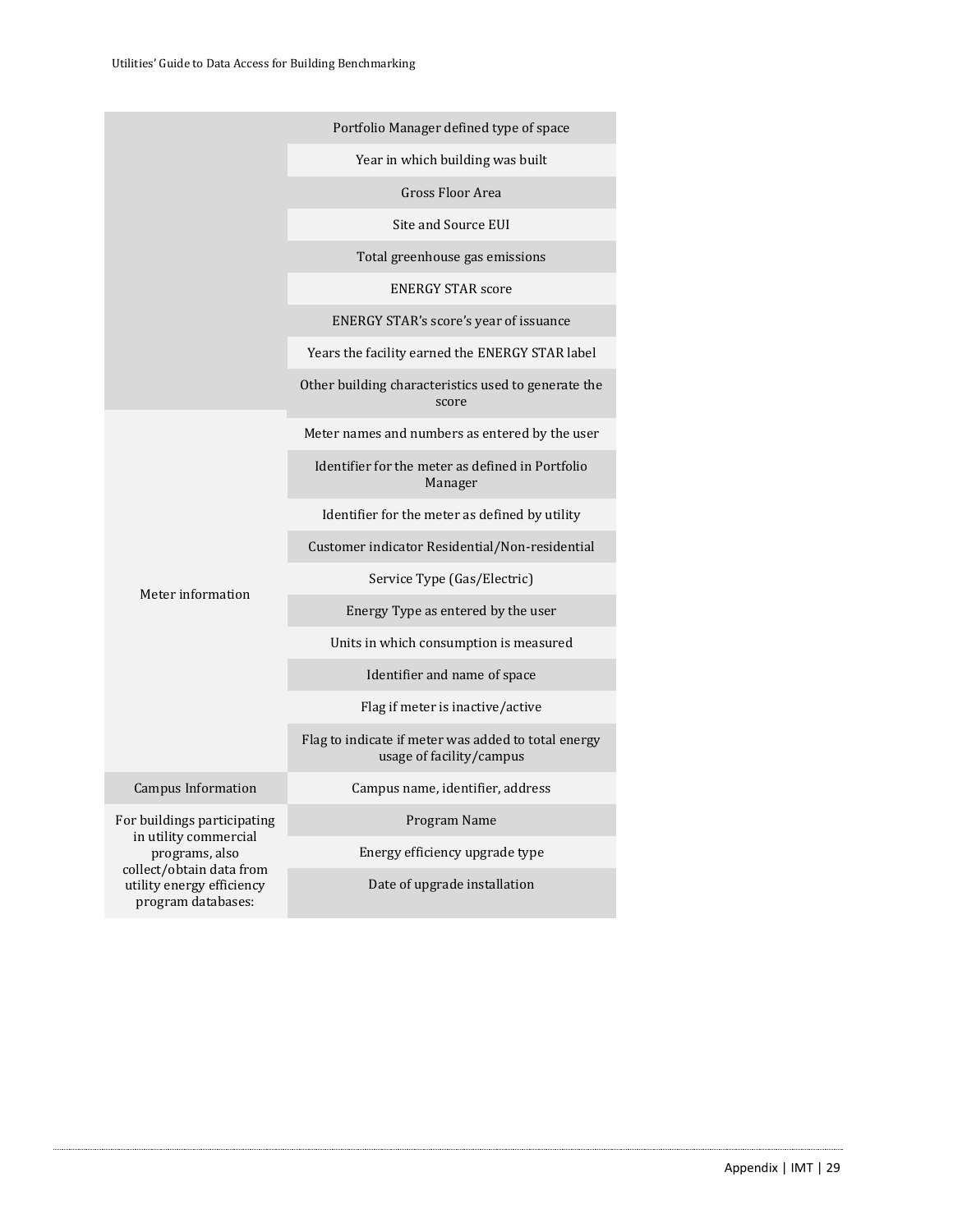# <span id="page-30-0"></span>**Acknowledgements**

IMT and the EEB Hub wish to acknowledge the following individuals for contributing their time and expertise:

- Laurie Actman, Energy Efficient Buildings Hub
- Jayson Antonoff, Global Buildings Performance Network
- Tom Bonner, PECO
- Kevin Bricknell, ComEd
- Jordana Cammarata, California Public Utility Commission
- Leslie Cook, Environmental Protection Agency
- Alex Dews, Philadelphia Mayor's Office of Sustainability
- David Farnsworth, Regulatory Assistance Project
- Jaclyn Hood, Pacific Gas and Electric
- Amanda Hurley, Institute for Market Transformation
- Albert Kramer, Department of Environmental Protection
- Tom Lyle, Opt Energy
- Tracy Narel, Environmental Protection Agency
- Monica Nevius, NMR Group
- Chairman Rob Powelson, Pennsylvania Public Utility Commission
- Curt Prudden, Southern California Edison
- Stuart Reilly, Austin Energy
- Paul Romano, Center for Building Knowledge, New Jersey Institute of Technology
- Jennifer Senick, Rutgers Center for Green Buildings
- Monisha Shaw, White House Council of Environmental Quality
- Gary Suzuki, Southern California Edison
- Cody Taylor, Department of Energy
- Marla Thalheimer, Liberty Property Trust
- Chris Thompson, Puget Sound Energy